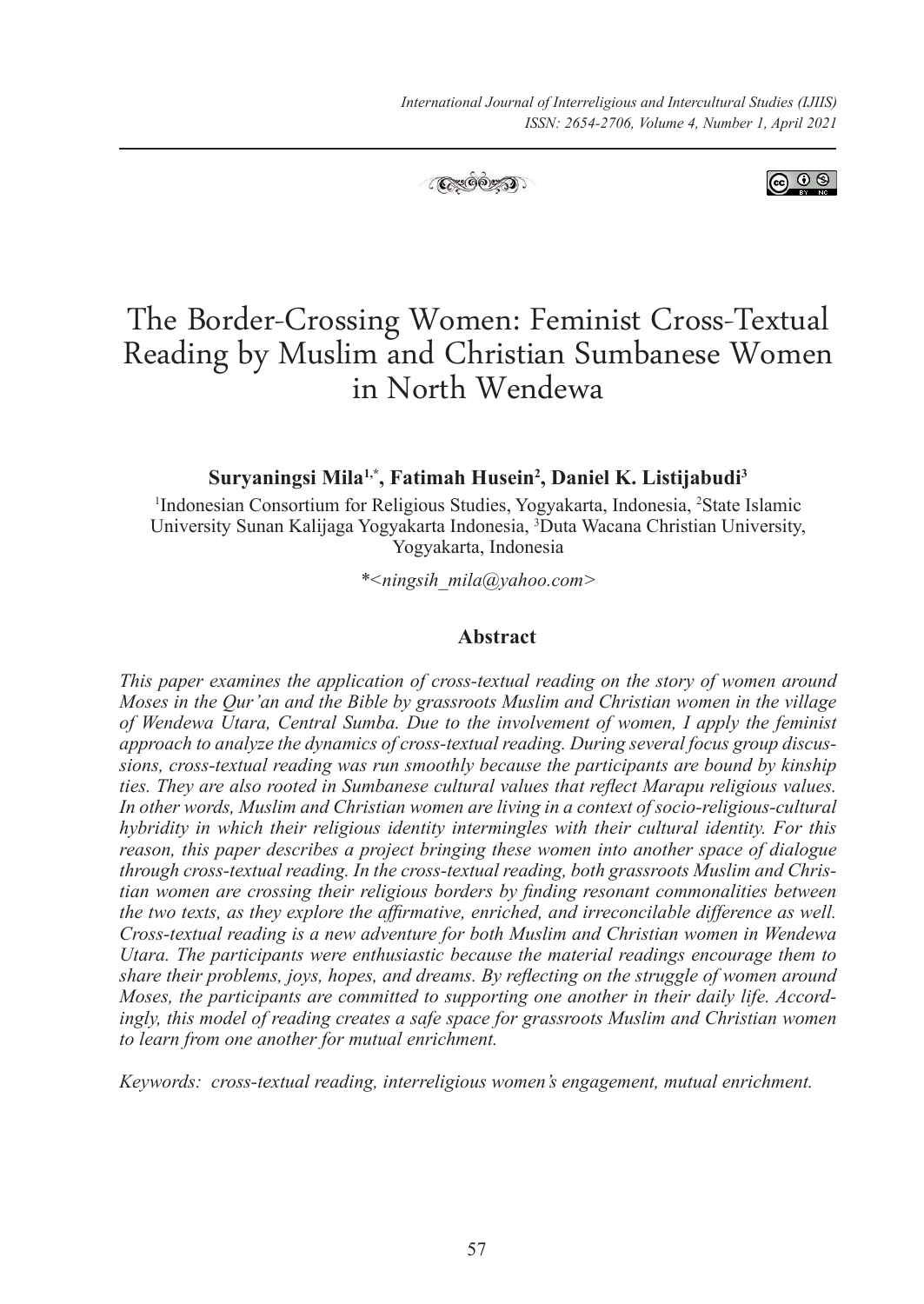#### **Introduction**

Women are one of the most vulnerable groups in a patriarchal society dealing with gender-based violence that results in discrimination, marginalization, and exploitation. Data on gender-based violence against women from a 2019 World Bank 2019 report show that 35% of women have experienced both physical and sexual violence, a phenomenon that closely correlates to socio-economic problems. Accordingly, the World Bank report recommends advocating women's empowerment to increases women's participation in the economic sector.[1]

The social status of women, in addition to being an economic issue, is a religious one that needs the attention of interreligious scholars and practitioners. Besides, most women and children from different religious backgrounds share similar sufferings due to injustice, oppression, poverty, violence, discrimination, and marginalization. For this reason, women's voices and experiences are essential to the table of dialogue. It opens a space for women from different religions to voice their issues. Regarding this idea, Nguyen, an interreligious dialogue scholar, on 'the vision of Asian women highlighted the importance of women's participation in interreligious dialogue as a way to build solidarity among women against violence, exploitation, marginalization and injustice cases. In his writing, he underlined the shared-struggle of Asian

women regardless of their religious backgrounds related to oppression and injustice issues. In more specific work, he emphasized the efforts of Asian Christian women to initiate dialogue with women from other religions for their liberation and transformation.[2]

In many women's dialogue forums, their strategy is interconnected with other women. They are present in many informal spaces of dialogue, particularly in the dialogue of life. Another work of women's role in crossing religious borders is also described by Septemmy Lakawa, one of the feminist theologians in Indonesia in her research "Aftermath, Survivors and local Christian narratives in Duma Village, Halmahera, North Maluku. Lakawa highlighted the narratives of Christian women who are the survivors of communal violence. Lakawa underlined that these women were moving and struggling to heal their pain and trauma through their reencountering with Muslim women. For her, these women have taken the role of the peace agency in the post-conflict area.[3]

However, in many cases, not all women can have a chance to speak for their rights due to a patriarchal culture that limits their participation. The exclusion of women also occurs in the space of interreligious dialogue in a formal setting where only a few women even scarcely attend. Many interreligious forums are mainly occupied by male religious leaders,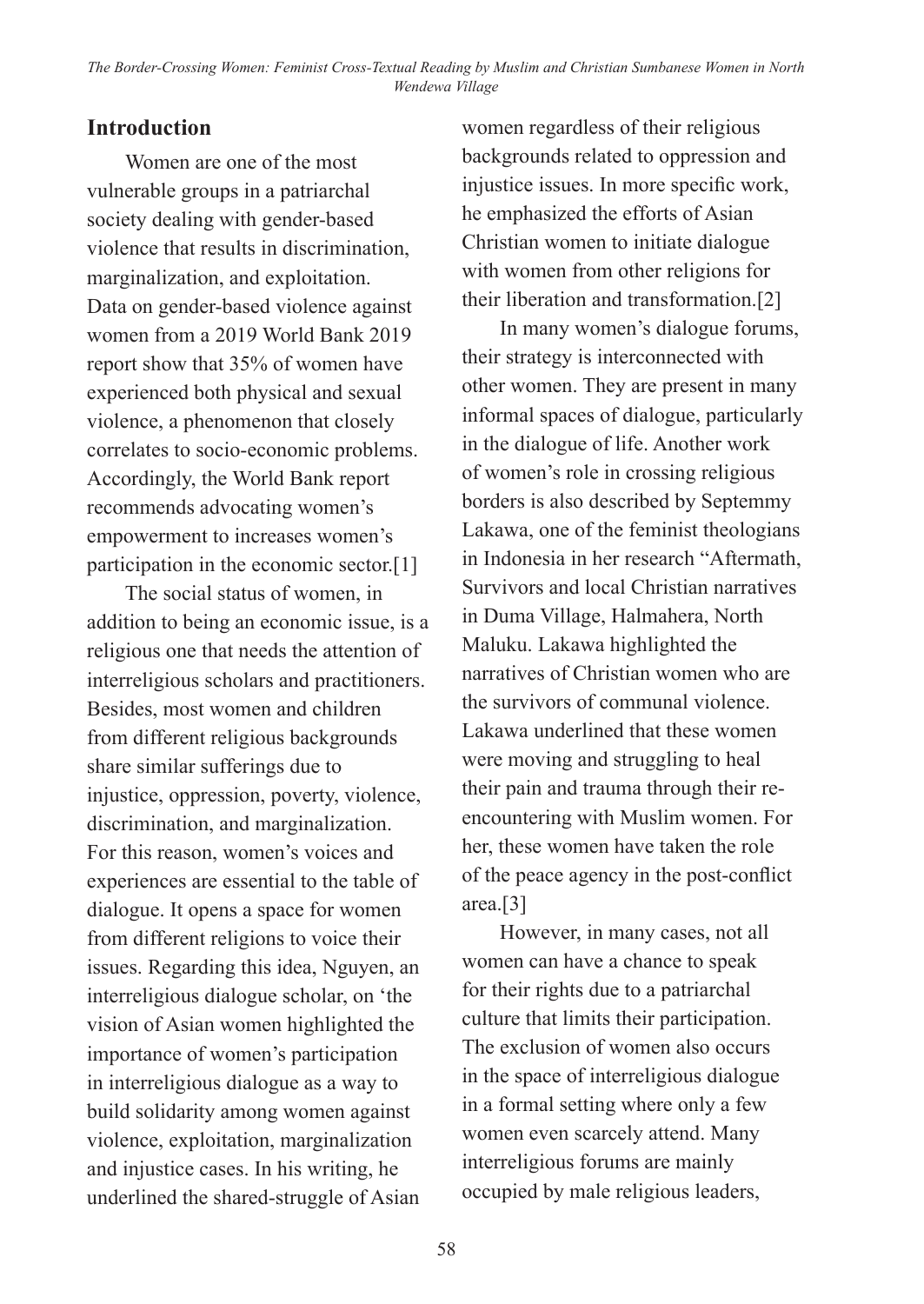and if there were women, they might be professional women who have certain privileges. This happens because most religious leaders are men and only a small number of women occupy leadership positions. For instance, in a meeting of Christians and Muslims organized by the Centre for Interreligious Dialogue (CID) and Christians involved in the World Council of Churches (WCC) in 2015, there were only four women out of fourteen participants. Of the four women, there was only one Muslim woman. It is one example of interreligious forums that are dominated by male leaders.[4]

In other cases, not all women have the opportunity to join inter-religious women's forums. Usually, only women with certain positions and capabilities such as experts, scholars, and activists can join in such interreligious women's forums. Even in programs or projects that aim to increase women's capacity in interreligious dialogue, only certain women can participate. For instance, KAICIID Dialogue Centre organized interreligious women's dialogue to respond to the lack of women in leadership roles in interreligious dialogue, but only seventeen female experts from ten countries and a diversity of religious backgrounds attended.[5]

To address this imbalance, I am interested in highlighting interreligious women's dialogue, especially at the

grassroots level. This study describes a project which created a dialogue space or a safe space where women could freely express their experiences, problems, and hopes, a circle of solidarity for grassroots interreligious women. The study was conducted in the village of North Wendewa, which is located in the Mamboro subdistrict area, Central Sumba. I choose North Wendewa because this village is wellknown as a tolerant village in Central Sumba. In 2019, the Ministry of Religion of Central Sumba declared the village of North Wendewa as a tolerant village where there is a monument in the form of a traditional Sumba house with a philosophy that represents the local wisdom of Sumba people in general and Mamboro people in particular.[6] The monument is named '*rumah kerukunan*', a house of tolerance. The philosophy of the house is *tana nyuwu watu lissi*, which means the strong solidarity of the people who live in the same land regardless of their religion, social status, education, and ethnic background.

In this village, Muslim women and Christian women are intermingled in their daily life encounters because of their kinship ties. Additionally, Muslims and Christians have been living together in this village long before Indonesian independence. Muslims and Christians in this village are mostly from the Marapu religion. Marapu is the indigenous religion of the Sumbanese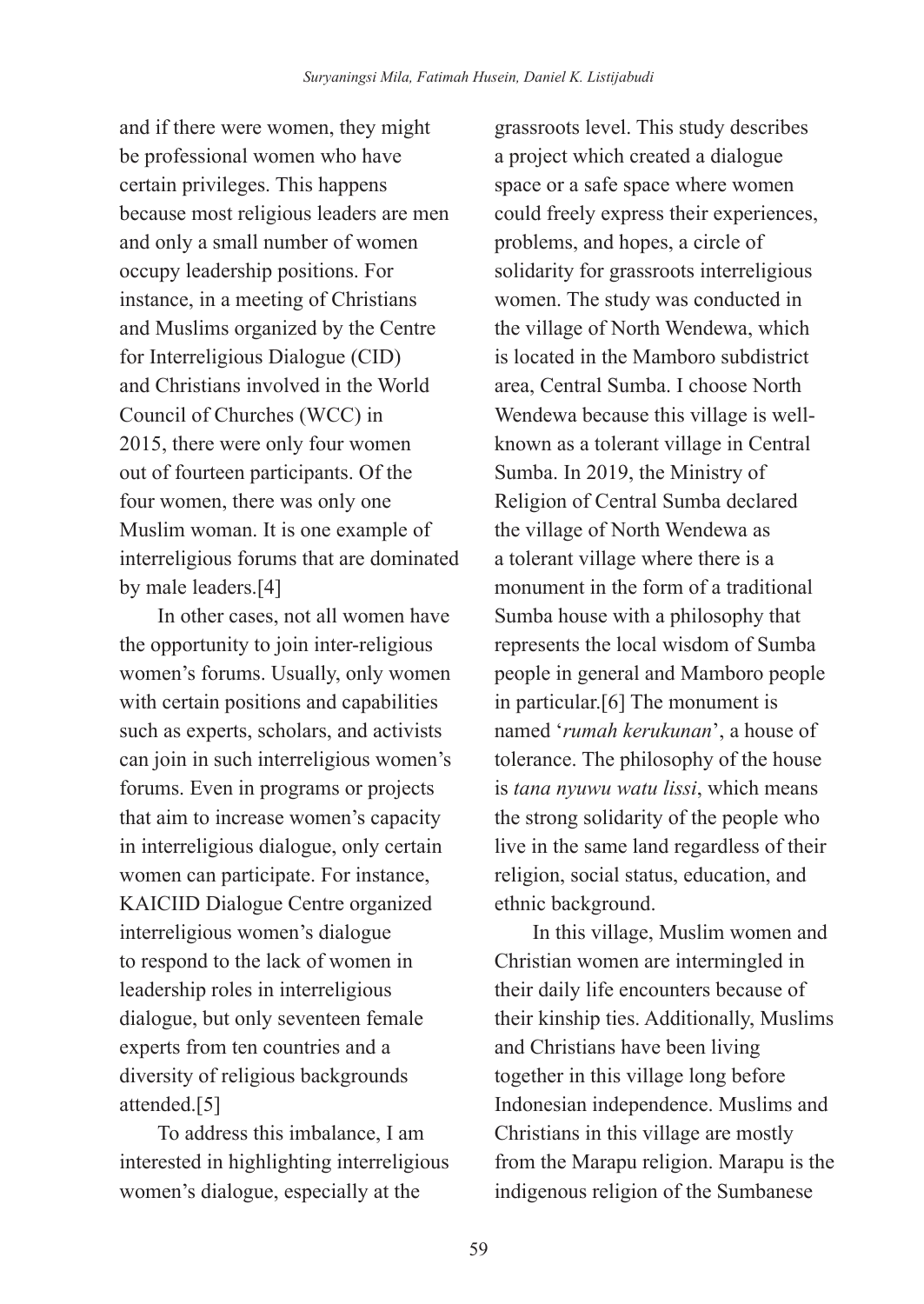people. According to A.A. Yewangoe, a Christian theologian in Indonesia, marapu has two meanings as the hidden/ unseen ultimate being and the ancestral spirit.[7] Again, Marapu is the symbol of the identity of Sumbanese people besides the *paraingu* (the settlement) and the *kabihu* (clan). Among these three symbols of identity, Marapu is the most important one because it represents the religious aspect of the Sumbanese people.[8]

Marapu values through cultural events have been embedded in the daily life of Sumbanese Christian and Muslims. Interestingly, Muslim migrants who have already settled for a long time in North Wendewa have been rooted in Sumbanese cultural values that reflect the marapu worldview. In other words, those Muslims and Christians have a hybrid identity as Sumbanese, Marapu, and as Muslim and Christian. Although there are new migrant Muslims from Bima, they do not have a major influence on the historically harmonious relationship of the people of North Wendewa village.

In this work, I bring Muslim women and Christian women in North Wendewa village together to have a cross-textual reading of the stories of women around Moses' life in the Islamic and Christian traditions. This model of reading did not occur naturally, but it was a facilitated meeting to open a space for interreligious womens dialogue. This

research is inspired by the work of Daniel Listijabudi on his dissertation research about a cross-textual reading of the Stories of Dewa Ruci and Jacob at the Jabbok as a Contribution to Asian Multi-faith Hermeneutics. Since Listijabudi proposed the participation of interreligious communities to a cross-textual reading through what he called a communitarian reading, I have been working to practice this model of reading in a grassroots interreligious women's community.[9]

As noted by Kwok Pui Lan, an Asian feminist theologian, in the context of multifaith hermeneutics, "the texts that can be crossed at least should have similar motifs."[10] This point was highlighted by Listijabudi in his research by raising the mystical aspect of the story of Dewa Ruci in Javanese tradition and the story of Jacob at Jabbok in the Christian tradition. Through his work, Listijabudi also realizes the influence of the *Kejawen* worlds on Muslim and Christian life in Java.[11] Therefore, I work with the story of the women around Moses because these two stories are closely related to women's activities in crossing the religious border to save Moses' life. These two similar stories are owned by Christians and Muslims and closely related to women's struggle to preserve life. The focus of my study is the dynamics of Muslim and Christian women's dialogue in the space of crosstextual reading. Since my participants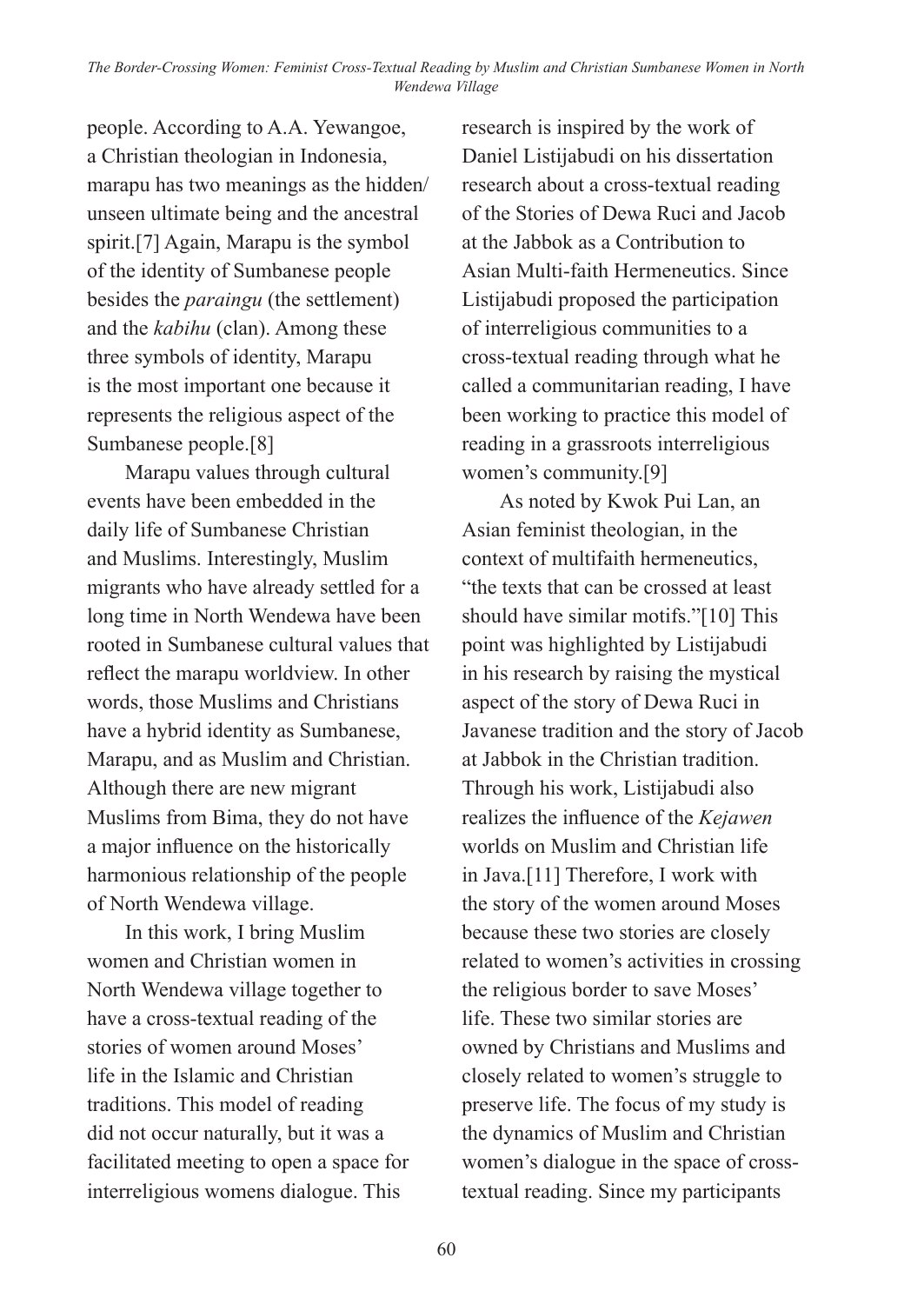are women, I also apply a feminist lens to analyze the significant contribution of interreligious women's engagement and how women participate by bringing their perspectives, experiences, and voices to dialogue.

My reason for inviting women to a communitarian cross-textual reading is to amplify or to strengthen their daily dialogue. Although they already have a peaceful encounter, it is not be guaranteed that they will preserve it in the future. At this point, interreligious engagement in the social, cultural, and religious spheres can reinforce one another. Having an interreligious engagement culturally and socially is not enough without an effort to cross the religious border in the sense of encountering other traditions for mutual understanding and mutual growth. My main focus is on the dynamics of the encounter of grassroots Muslim and Christian women: the process of reading, the interaction, and the obstacles. This study is not pure hermeneutic, but it is mixed with field research due to the participation of Christian women and Muslims in the space of cross-textual reading. The process of reading is describing the dynamics of interaction within the social context where the two groups meet in everyday life.

Due to the involvement of the grassroots religious women's groups in the interreligious reading, I use qualitative research methods to examine the social interaction of women in a particular social context. Qualitative research aims to investigate the whole picture of the social context within the lives of the research subjects. This method also explores the hidden phenomenon by describing the attitudes, behavior, and experiences through such methods as interviews or focus groups. In this approach, a researcher should have direct and intense contact with the participants.[12]

 To conduct a cross-textual reading, I employ a focus group discussion where Muslim women and Christian women gather to discuss a selected text that has a similar sound. Focus group methodology is a way of collecting qualitative data that involves a small number of people in an informal group discussion, 'focused' around a particular topic or set of issues. According to Wilkinson," the researcher generally acts as a 'moderator' for the group: posing questions, keeping the discussion flowing, and enabling group members to participate fully."[13] To collect the data, I utilize participant observation that aims to capture the dynamics of encounters and interactions between Christian and Muslim women in North Wendewa village. I lived in North Wendewa for two months and observed the daily activities of women in their houses, neighborhoods, and markets where interactions with other groups happen. Besides, I also conducted an in-depth interview with religious leaders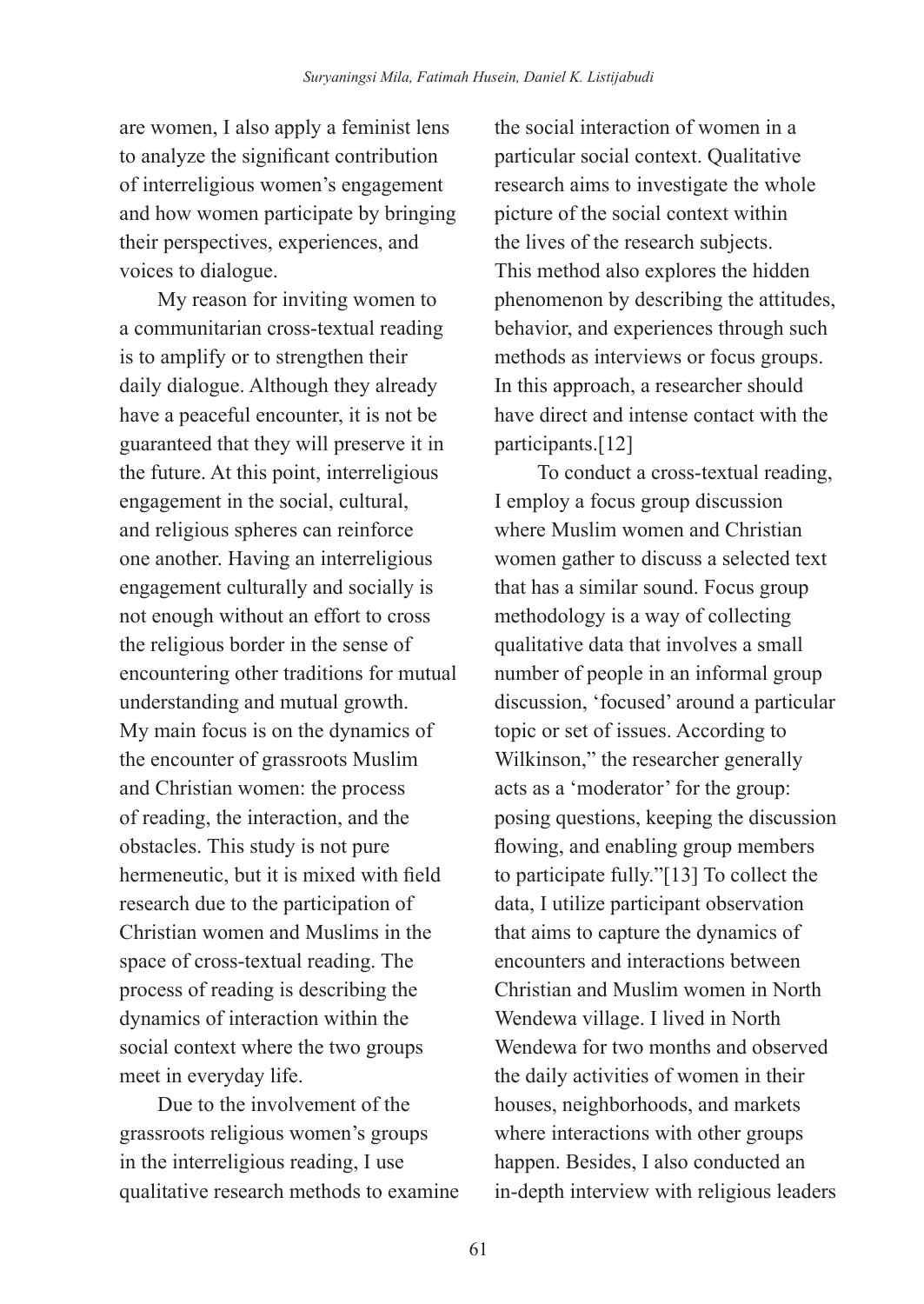and traditional figures as well as the representatives of women's participants. In this study, I interview four religious leaders, four traditional figures, and six women's representatives.

## **A Glimpse of Cross-Textual Reading in the Frame of Interreligious Reading**

An interreligious dialogue takes many forms including an interreligious reading of sacred texts. In this section, I highlight cross-textual reading in the sense of dialogical hermeneutics which includes two religious communities to cross their reading for mutual spiritual growth. I limit my focus on interreligious grassroots women because I want to open the space for women's voices and perspectives in a crosstextual reading.

It should be noted that the concept of cross-textual reading was generated from the Asian context which is known as a multicultural and multi-scriptural context. Some Asian Biblical scholars were concerned about the hybridity in Asia that requires a new model of reading the Bible among many Scriptures in Asia. Sugirtharajah, one of the leading Asian biblical scholars underscores the awareness of interpreting the Bible in the multifaith context which should be put into consideration the presence of other scriptural texts and the audience of the biblical message which is not exclusively Christian. He examines

a dialogical approach to counter the conquest and reorientation approach in the Christian tradition. For him, the Asian context requires multifaith hermeneutics that is dialogical. It means the Bible should have a mutual interaction with other Asian texts both written and oral texts.[14]

The idea of multi-faith hermeneutics arises from the critique of Sugirtharajah to encompass three modes of interpretation: the anglicist mode, the orientalist mode, and the nativist model, which are seen as colonialistic. Then, Sugirtharajah raised postcolonial criticism as an alternative critical approach to reconstruct the new relationship between the Bible and other Asian texts. Postcolonial criticism highlights the hybridity of Christianity in Asia. For him, postcolonial reading opens a space for reading the Bible along with other Asian scriptures. The postcolonial approach attempts to place the Christian Bible as one among many scriptures in Asia. In this context, there will be an equal dialogue among the scriptures or oral traditions in Asia. At this point, the Bible and other Asian scriptures become a partner of dialogue than can enrich one another.[15]

In parallel with Sugirtharajah, Kwok Pui Lan, an Asian feminist postcolonial scholar, maintains that Asia is a multifaceted and multireligious society in which people have many scriptures and multiple religious narratives. Therefore, she recommends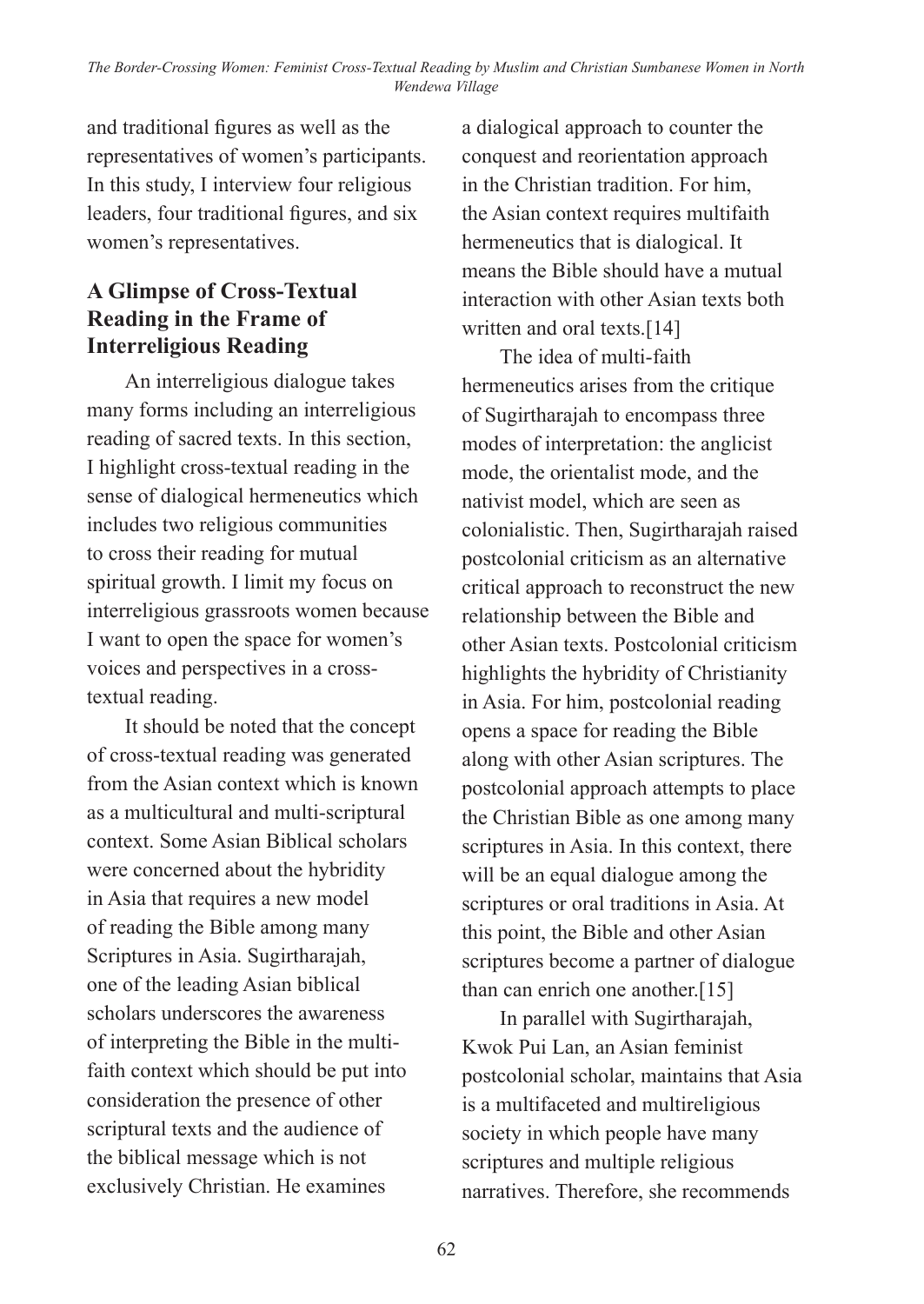that Asian Christians should reinterpret their Christianity in a deep dialogue with other truths. From this perspective, Asian Christians should listen to other religious narratives carefully. In her work, Pui Lan emphasized that "the selfhood of Asian people cannot be seen as a single identity, but it is built-in multiple relationships in plurality and multiplicity." In the context of Asian Christianity, the identity of Christians is formed by their encounter with other Asian traditions and religions.[16] Furthermore, Pui Lain underlines that in terms of biblical interpretation, "the interpreters should consider the multiple Asian traditions both written and oral as references. It is in line with the spirit of multifaith hermeneutics that seeks the truth and wisdom in the cultures histories, and religions of Asian people."[17]

Again, this method requires an openness to learn about other religious traditions and the humility to accept the assessment from religious others. [18] In line with Sugirtharajah and Kwok Pui Lan, Archie Lee, an Asian biblical scholar, highlights multifaith hermeneutics and dialogical hermeneutics in the form of crosstextual reading. Lee introduced crosstextual reading as an effort to create a space where the Bible and other Asian scriptures have a mutual dialogue. For him, focusing on the Bible alone is not relevant in the Asian context where many religions are living together in the same neighborhood. His idea is derived from postcolonial thinking which tries to accommodate Asian cultures and particularly Asian scriptures into a dialogical reading with the Bible.[19]

In his writing, Archie Lee criticizes two models of interpretation that are not relevant to the Asian multifaceted context. The first model is the textalone approach as taught by Christian missionaries and still practiced in many churches in Asia. This approach has placed the Bible as superior against other Asian scriptures and traditions. Lee contends that the "text alone" approach does not support the struggles of Asian people dealing with the complexity of Asian society. The second model is the text-context interpretive mode which is focusing on the meaning of the text rather than highlighting the Asian context. In this mode, only text can speak to the context. In other words, the Asian context will be less important due to the dominance of the message of the Bible.[20]

After criticizing the two models of interpretation, then Lee proposed what he called a cross-textual hermeneutics to dialogue or to bridge the biblical texts and the Asian texts. For him, this kind of approach will open the equal relationship of the Bible and other Asian texts within the social context of Asia. According to Lee, cross-textual hermeneutics is in line with the socioreligious and cultural hybridity in Asia. He maintained that Christian people in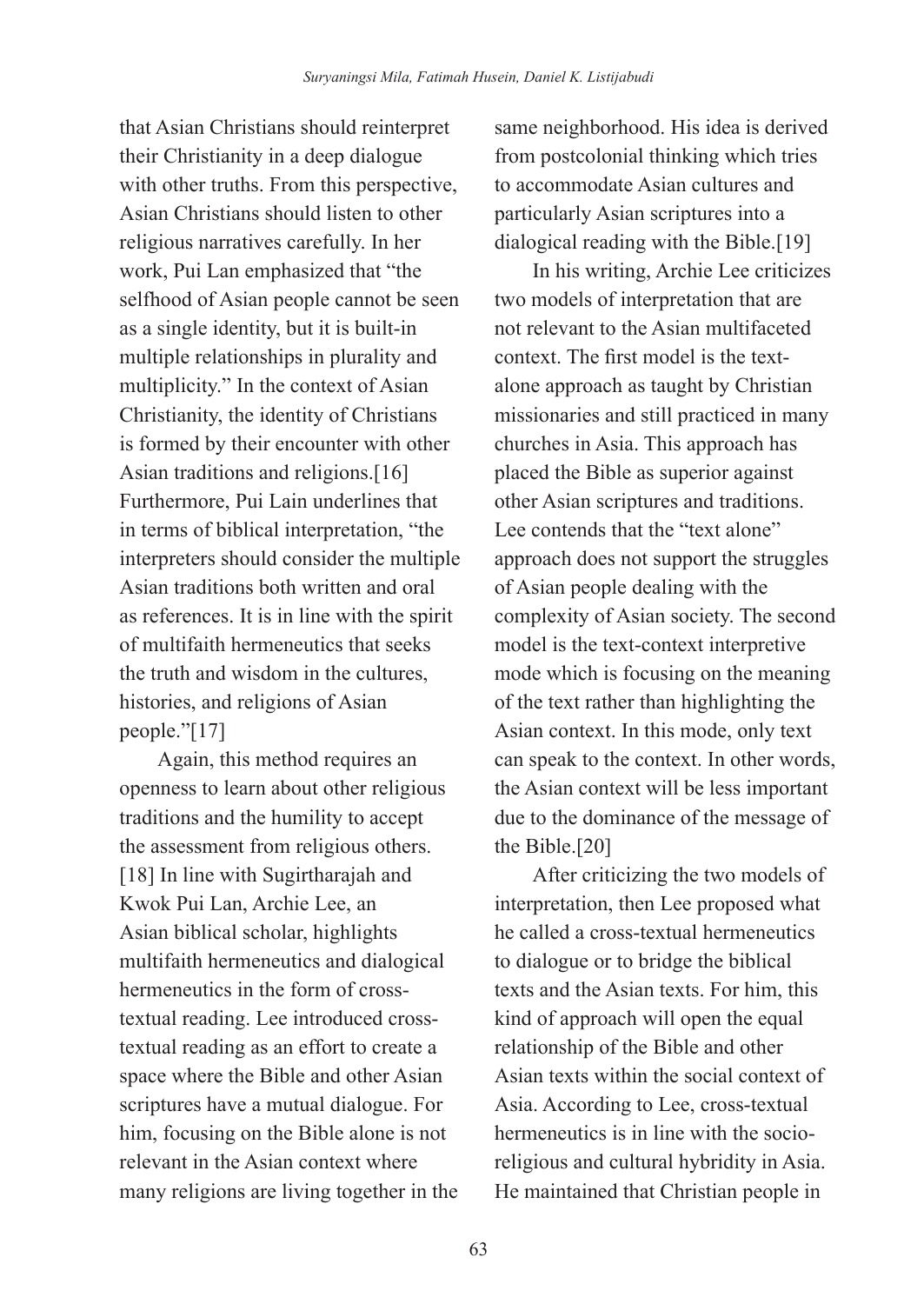Asia are fully attached to their Asian identity. In this context, Christianity and Asian cultures cannot be separated.[21]

The main point of cross-textual reading is reading the Bible alongside other Asian texts. In his work, Lee draws "the term cross in the sense of interaction, encounter, and dialogue between two texts."[22] Furthermore, Lee underlined that cross-textual interpretation requires the willingness of each religious and cultural group to have multiple crossings that reflects a comprehensive dialogue on their sacred texts. This activity may help each religious group to capture the essence of their religious tradition by exploring other traditions deeply. It means crosstextual reading is a process of knowing one's self better by meeting with otherselves.[23]

The idea of cross-textual reading is clearer still in terms of the patterns of the model in the dissertation work of Daniel Listijabudi, an Indonesian biblical scholar. In his research, Listijabudi applied Lee's idea, but with several critical remarks that results in the pattern of cross-textual reading. One of his critical evaluations of Lee's work is the limitation of cross-textual reading by only crossing the commonalities and differences. Listijabudi goes further to create the pattern of crosstextual reading that resonates with the commonalities of the two different texts and divides the differences into three parts: affirmative differences,

enriching differences, and irreconcilable differences. This is part of the novelty in the work of cross-textual reading as introduced by Listijabudi.[24]

Listijabudi is very optimistic that cross-textual reading will be one approach among many other approaches in interreligious hermeneutics that contribute to peace building work. In his work, Listijabudi takes a role as a scholar who conducted a cross-textual reading on the two texts in the context of a hybrid Javanese society where the Javanese text is an inseparable part of Javanese society in general, including for Javanese Christian communities. [25] By referring to Pui Lan's work, Listijabudi also added that this crosstextual reading can be implemented by the two religious communities in a hybrid socio-religious-cultural identity.[26] Therefore, Listijabudi underlines that "having cross-textual reading aims to put the Bible side by side with other scriptures in Asia for mutual transformation and enrichment". Here, reading other religious traditions including other sacred texts does not aim to dominate one over others, but to learn from other traditions for mutual growth.[27]

In his work, Lee did not suggest the idea of the involvement of interreligious religious communities in the process of cross-textual reading. This idea comes from Listijabudi in the last part of his dissertation research. Listijabudi proposes a communitarian cross-textual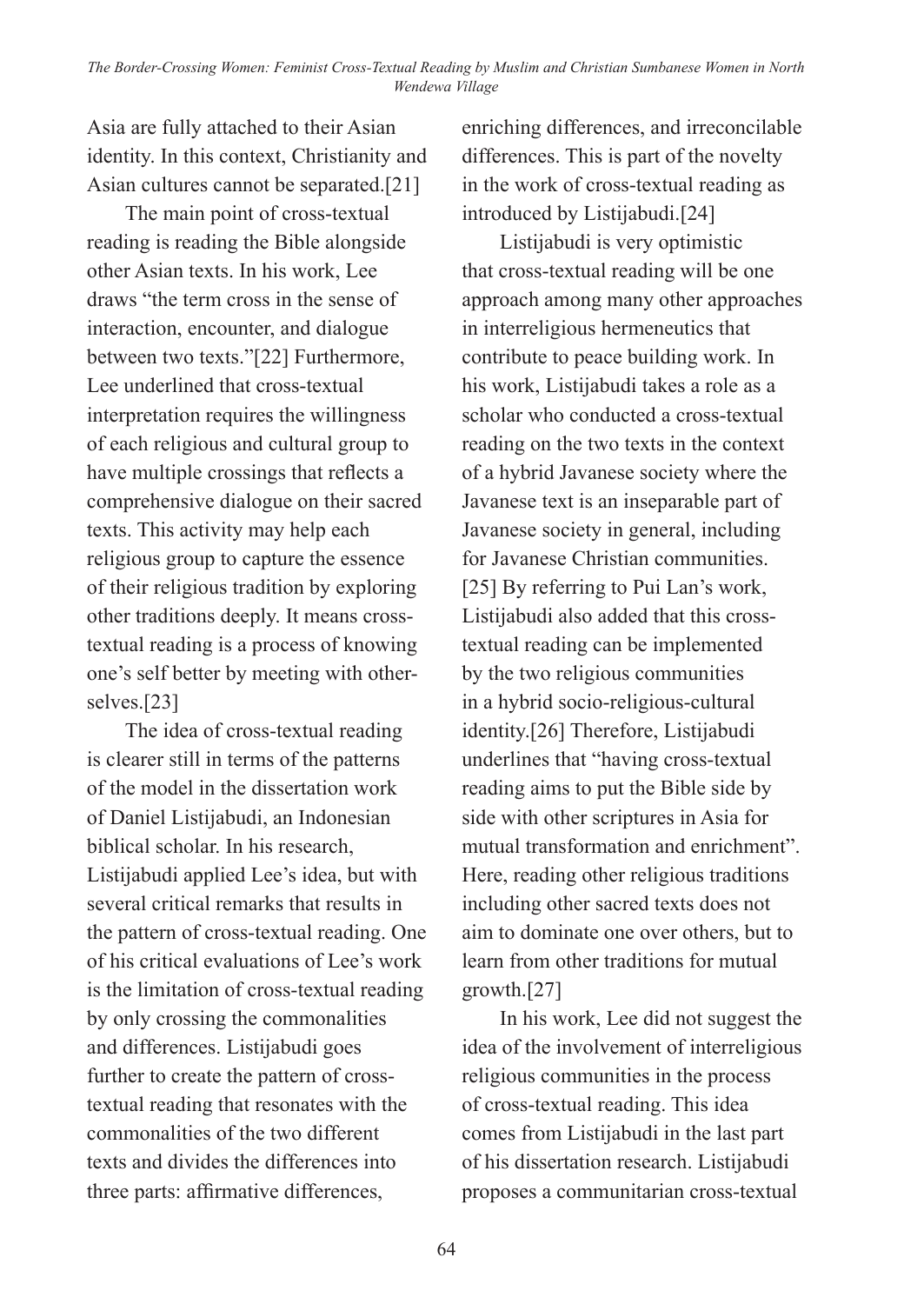reading which invites the participation of interreligious communities to cross-textual reading by considering the hybridity of the identity of the communities. He emphasizes the "common ground such as socio-religiocultural hybridity of interreligious groups" who join the communitarian cross-textual reading.[28]

From the explanation above, it is clear that cross-textual reading is one approach that responds to the multifaceted context of Asia. In the context of a multi-religious society such as in Asia, and especially in Indonesia, interreligious people do not live in separate areas, rather they intermingle with religious others. One challenging point is they must face a realm of many truths besides their truth. Therefore, it demands the courage to learn other truths to strengthen one's truth. Entering other truth does not necessarily lead to one's conversion but helps one's transformative understanding toward the religious other. In my view, crosstextual reading is an experience of crossing religious borders in which religious people have a shared-space for reading their sacred texts. This model of reading aims to broaden the horizons of one's self and religious other.

By referring to the work of Lee and Listijabudi, I apply this model by inviting Muslim and Christian women in North Wendewa to share a cross-textual reading. In the context of North Wendewa, including women in

a communitarian cross-textual reading affirms their role as the life-giver in society and encourages women's solidarity amidst the economic crisis. Many women in North Wendewa struggle with economic problems. Many of them are working as fish and salt sellers. As stated by Lee that the context of the reader becomes the starting point in a cross-textual reading, their context is the socio-political struggle of the people and the context of religious plurality.[29] Again, the communitarian cross-textual reading is not only done for a better understanding of each other but more importantly to celebrate the differences as part of their daily life. Although they come from different religious backgrounds, they share social, economic, political, and cultural oppression as women. The invitation of interreligious women to have cross-textual reading aims to strengthen then their engagement at the level of dialogue of life. Therefore, the participation of women in this model of interreligious reading helps them to learn more about their religious traditions and brings them to a new experience by learning other traditions.

# **The Dynamics of Muslim and Christian Women's Dialogue**

Since this study is about examining cross-textual reading in the grassroots interreligious women's communities, it is important to also highlight one condition in which the locus should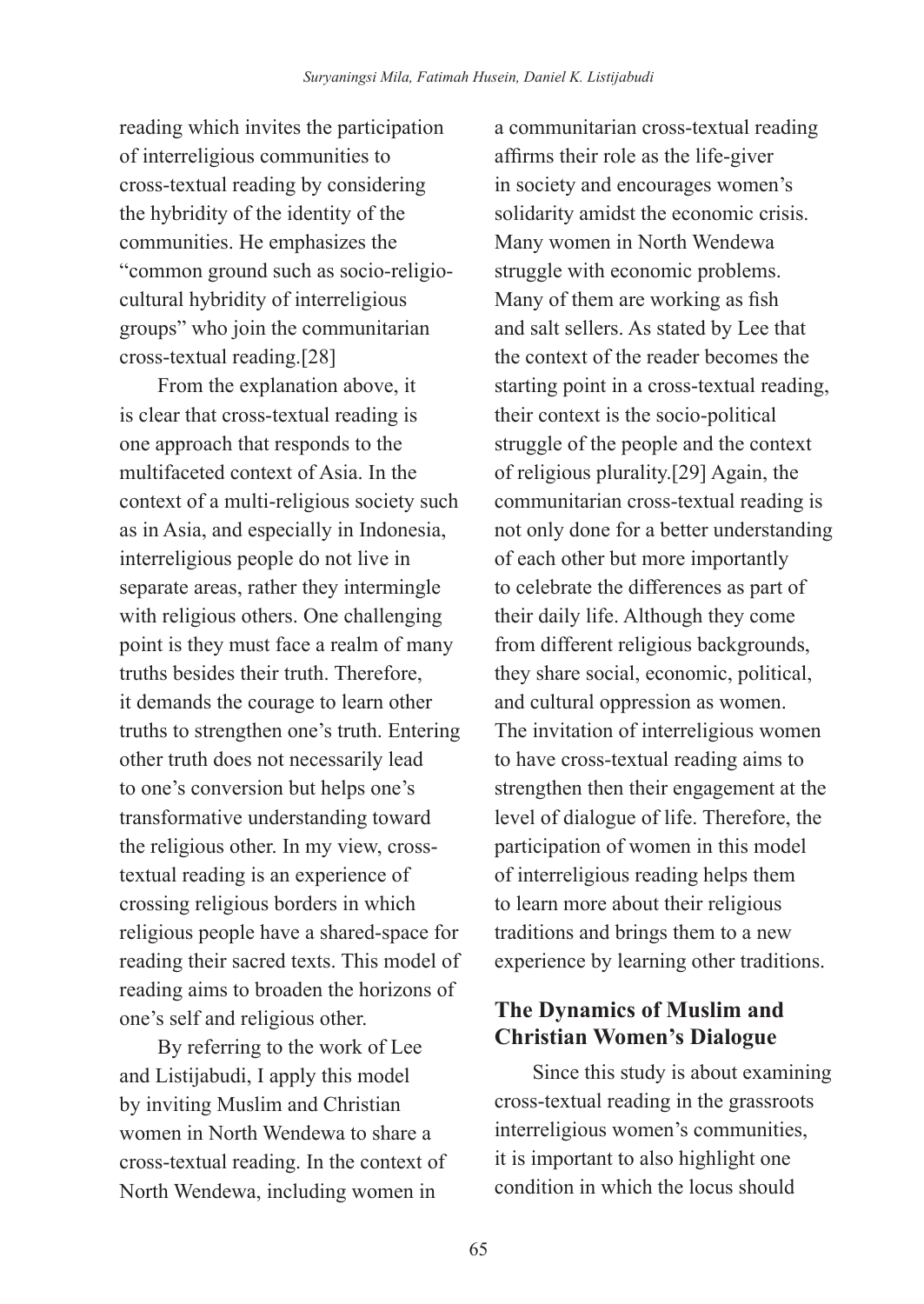reflect the socio-religious-cultural hybridity. Dealing with this point, in the context of North Wendewa, Muslims and Christians are deeply rooted in the Sumbanese culture which reflects the Marapu[30] teachings. Most Muslims in this village are originally Mamboro people who converted to Islam because of inter-marriage relationships with the Endehnese migrants and some migrants from Bima who settled in Mamboro long before Independence Day. Recently, there are new migrant Muslims from Bima, but they do not influence the intimate relationship with Christians. In this area, most Christians are originally Mamboro and only a few are Savunese and Timorese. In this context, the migrant people are closely integrated with the local values in their daily life.

It is noteworthy that before the coming of Islam and Christianity in Mamboro, the local people were attached to their indigenous religion, called Marapu. However, the number of adherents to the Marapu religion has diminished due to many factors, such as the evangelization work of Christian leaders since the Zending time until today and because of intermarriage with Muslims and Christian. Although large numbers of Marapu members are not there anymore, the Marapu worldview is very strong in the daily relationships of the people in this village.[31]

Relations between Muslims and Christians in Mamboro are still very

well maintained today due to family relationships and because of strong cultural values as the foundation of living together. In a strong kinship relationship, the issue of religious differences is rarely highlighted. In general, almost all Muslims and Christians in the Mamboro region have family relations.

Two major cultural values in Mamboro that arise from Marapu values are (1) *tana nyuwu watu lissi* and (2) *palomai*/*palonggamai*, *pandula wikki*, *paoli*. *Tana nyuwu watu lissi*  which can be literally translated as "adjacent stones and continuous land". This concept represents a strong bond of brotherhood and sisterhood that transcends any boundaries in the land of Sumba, which is well-known as the island of Marapu. This value is the glue of interreligious people in this area. Besides, there are also values of cooperation called *palomai*/ *palonggamai*, *pandula wikki*, *paoli*  which also describe the solidarity of the people regardless of their backgrounds. This principle is rooted in the Marapu tradition and is still lived by the interreligous people in Mamboro to this day.[32]

In a socio-religious-cultural hybridity context, Muslim women and Christian women with their hybrid identities have the opportunity to enter the space of cross-textual reading by bringing their experiences and social context as well. Interestingly, the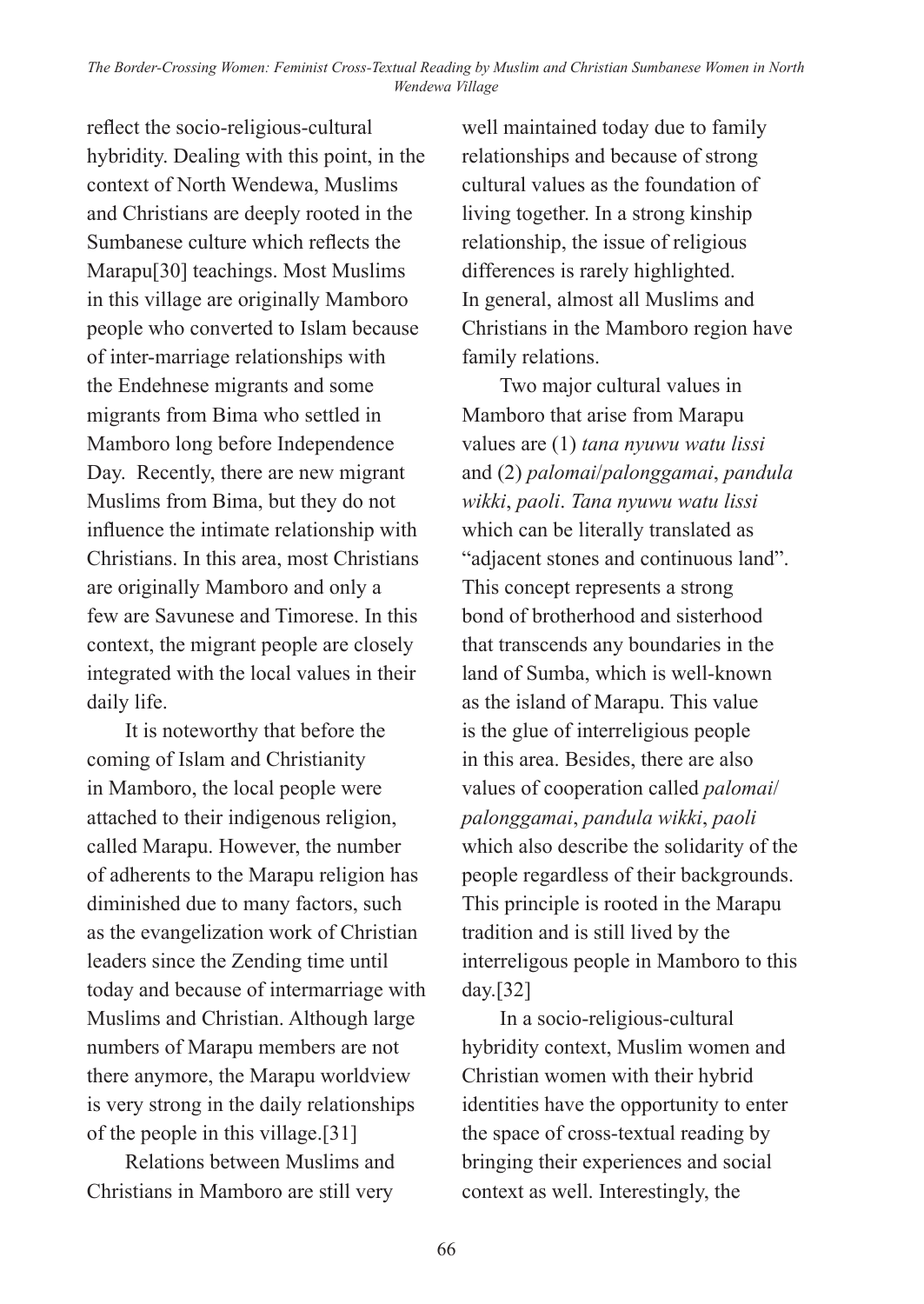women participants have known each other in the neighborhood and their daily encounters. They are not strangers to each other.

In this work, I involved 25 Muslim and 25 Christian women to hold a crosstextual reading, bringing together 50 participants representing two religious communities. The participants came from different educational backgrounds and professions. Of 50 participants, there are 13 with undergraduate university degrees, 13 high school graduates, 13 junior middle school graduates, and 11 elementary school graduates. Of all the participants, 35 work as housewives and fish sellers, two are self-employed, ten are teachers, and three are medical workers.

Before conducting a cross-textual reading, the participants first conducted a reading within their religious traditions. In the Christian context, women discussed the story of women surrounding Moses in a Bible study meeting. The Muslim women discussed this topic based on the Qur'anic teaching in the activity of '*pengajian*' in each Majelis Taklim meeting.

The selected reading is about the struggle of women around Moses in saving lives, both in Christian and Muslim traditions. I chose this reading because one of the conditions of cross-textual reading as highlighted by Listijabudi by referring to the work of Kwok is that the two selected texts must at least have the same core.[33]

My main focus in this research is the dynamics of encounter through crosstextual reading, while also highlighting the way women extracted ideas from these texts, not in the sense of interpreting the text using the academic method.

After each group had a discussion in their group about the selected texts, they then began to meet intensely once a week, which is four times over one month. In reading the selected texts, both the Muslim and Christian participants had almost the first experience of entering another space of dialogue, especially sitting side by side to discuss one part of their sacred texts. The participants recognized that they have never had such a meeting before. Usually, they just interact in their daily encounter by sharing daily needs. Therefore, cross-textual reading is a new experience for the grassroots Muslim and Christian women in Mamboro.

During this process of reading, I did not find any debate during the process of reading, instead, they learned from each other's traditions. Even when discussing in mixed groups, the stories as described in the Bible and the Qur'an



Fig. 1. The Process of cross-textual reading (Author's personal collection, taken on March 5, 2020)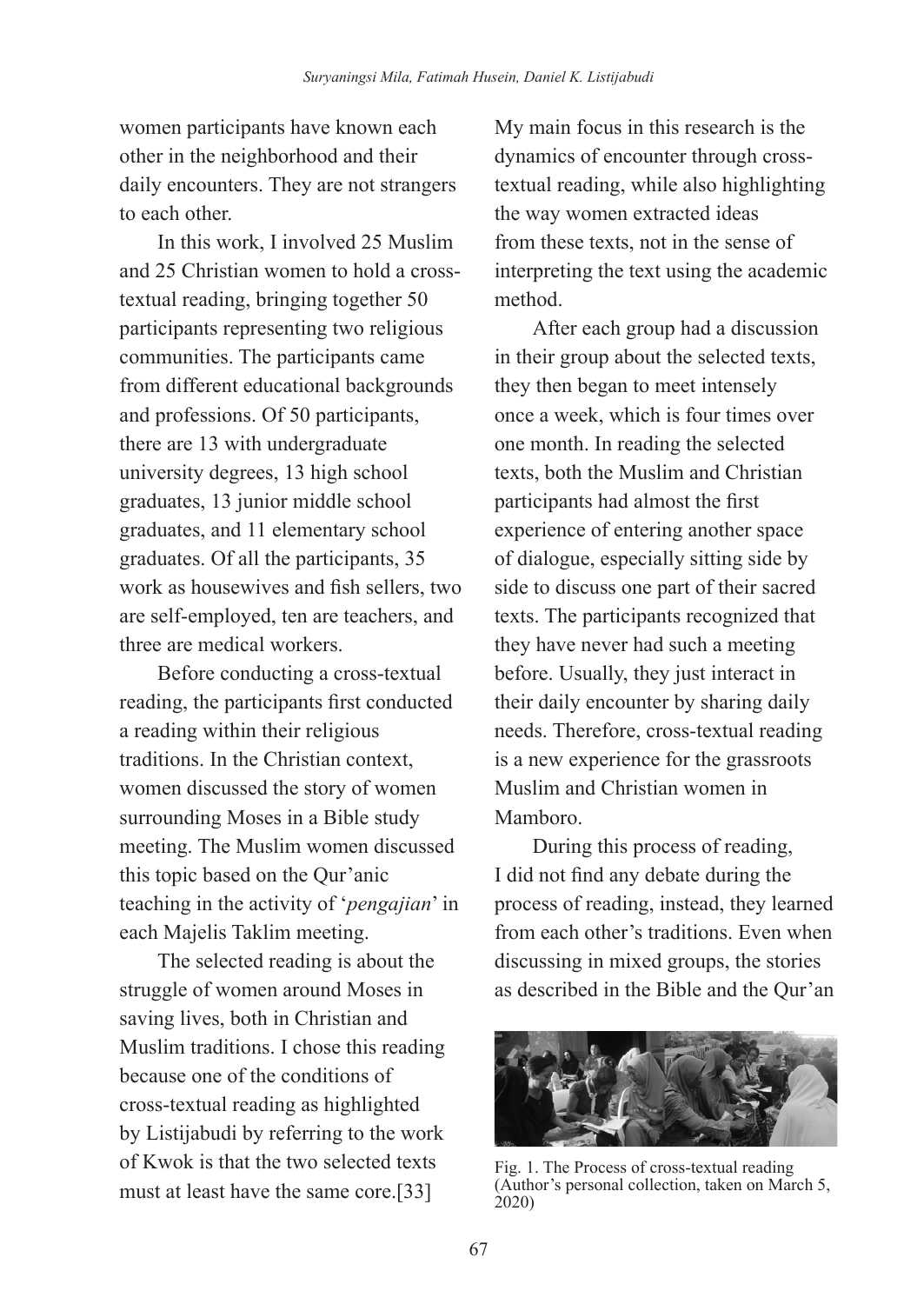are close together and sometimes overlap one another. Here, Muslim women used the Indonesian translation of the Qur'an because not all of them are fluent in reading the Qur'an in the Arabic version.

Interestingly, the atmosphere of the discussion was warm and friendly, full of respect, they fully listened to other opinions, and were open-minded. All women's participants were actively involved to listen to the recitation of this story in the Qur'an and the Bible. During the process of reading, the participants brought their sacred books. Muslim women brought the Arabic Qur'an as well as translations Qur'an. Likewise, Christian women brought the Bible. During several meetings, all women were enthusiastic about learning from the stories in the Bible and the Qur'an. The activity was opened with a prayer by the pastor and the Ustad, followed by reading the Bible and Qur'an by representatives of women from Christianity and Islam, and then continued with discussion and



Fig. 2. A Muslim and A Christian Women in an activity of crossing the texts (Author's personal

reflection.

Referring to the pattern of cross-textual reading in the work of Listijabudi,[34] I acted as a facilitator to encourage the participants to find the similarities and the differences of the selected stories and then encouraged them to resonate with the similarities while noticing the differences that might enrich their understanding of one another. During the process, the activities of crossing their texts are very interesting. The participants were curious to know more about each other traditions related to the stories of women that save Moses' life.

From the cross-textual reading, there are several resonant similarities about the story of women surrounding Moses both in the Qur'an and the Bible that were discovered by the participants: (1) the Pharaoh announced his intention to kill every Hebrew/Israelite malebaby; (2) Baby Moses was saved by women; (3) Baby Moses was breastfed by his Mother; (4) Baby Moses was hidden in the Nile River and he was watched by his sister from afar.

The affirmative and enriched differences are: (1) The differences of names of the figures, which the parents



Fig. 3. Mixed-Group Presentation (Author's personal collection, taken on March 5, 2020)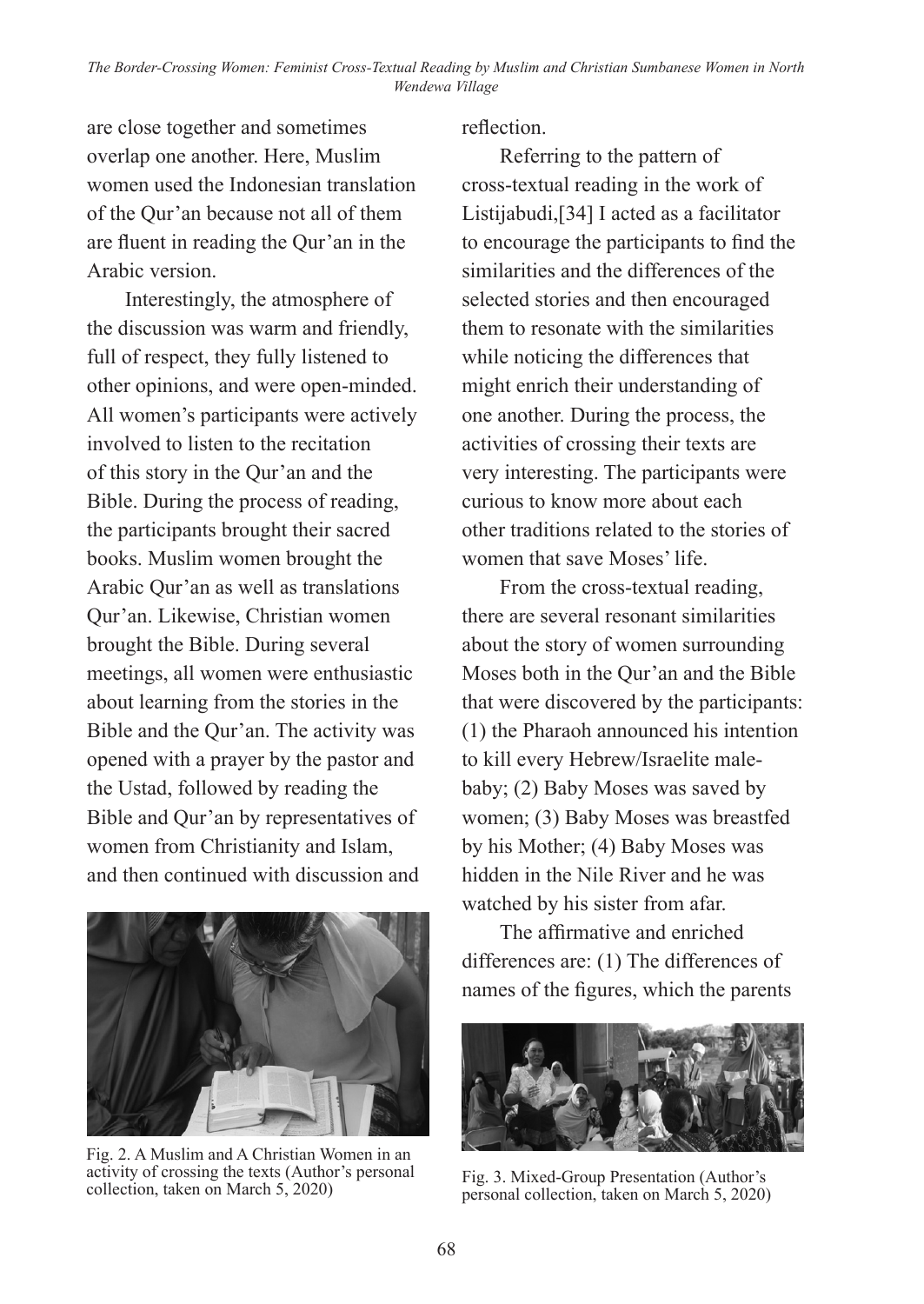of Moses are Imran bin Qahats (Moses' father) and Yukhabad (Moses' mother), and their name in the Bible are Amran (Moses' father) and Yokhebed (Moses' mother). The name of Moses' sister in the Bible is Miryam and the name in the Qur'an is Maryam; (2) In the Qur'an, Moses is appointed as an apostle and prophet while in the Bible Moses is appointed as the leader of Israel; (3) In the Bible, two midwives assisted Moses' mother in the baby's delivery, while in the Qur'an there were none mentioned.

From the cross-textual reading, there is an irreconcilable difference that characterizes each religious tradition regarding the role of Moses. In the Christian tradition, Moses is the leader of the Israelites while in the Islamic tradition, Moses is an Apostle and a Prophet. This was also evident in the discussion process where Muslim participants always referred to Moses as the prophet *Musa As*. However, these differences did not affect the desire to learn from each other and enrich one another.

One interesting point I observed in the cross-textual reading process was that the participants also build reflections or meanings from these two almost the same but different readings. They both looked at the cooperation of women from two different nationalities and who are struggling to face the risk of saving the lives of the Israelite infants who were vulnerable to violence at that time. By reflecting on the two

reading materials that have been crossed, both Muslim and Christian women's participants were committed to being life-givers in their local context.

Dealing with their daily encounters, some participants confidently stated that the spirit of women around Moses's life encouraged them to maintain their solidarity especially during the time of economic crisis. As mentioned by Siti Anisa, Halimah Tushadia, Hadijah Said, the representatives of Muslim women's participants, the spirit of women around Moses in the Qur'an and the Bible has touched their life especially related to the compassion of women. They tried to also draw the line of the struggle of women in saving one's life with their struggle to fulfill their family's daily needs.[35] Actually, women's spirit in crossing religious border to saving lives correlates closely with the concept of solidarity in the Marapu worldview through the value of *pandula wikki* and *palomai* that encourage them to offer help to one another as a way to protect the land of Marapu that called the *tana nyuwu watu lissi* as the land without borders. Here, people from different backgrounds have a responsibility to maintain solidarity among them to maintain cosmology balance that is highly valued in the Marapu context.

The experience of cross-textual reading was fascinating for all Muslim and Christian women's participants because the reading material was about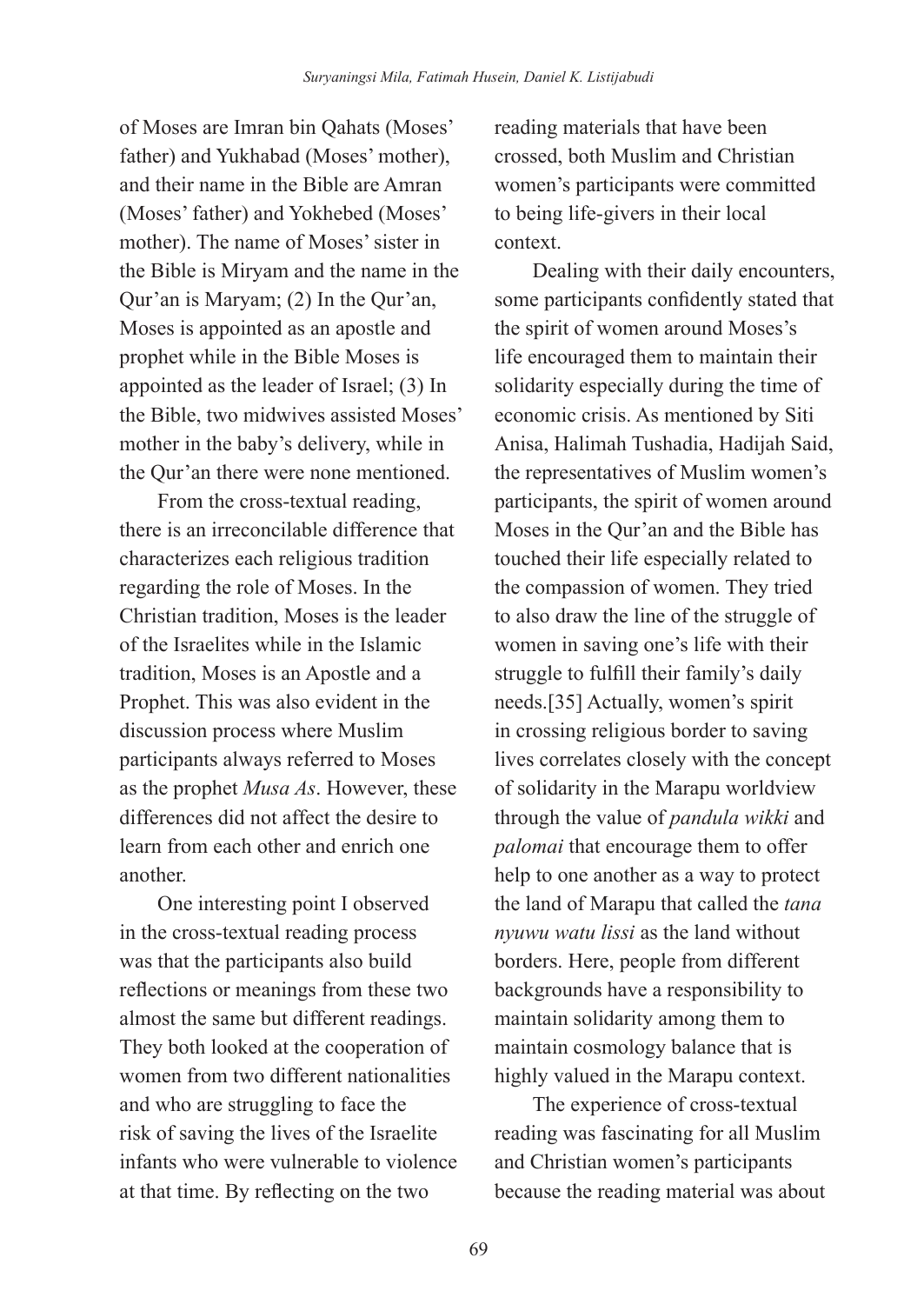women's struggle. This statement was uttered by Cornelia Bokol, Lourensia Nao, and Elysabeth Wanaway, the representatives of Christian women's participants. Overall, the activity of crossing the border through cross-textual reading on the story of women around Moses's life was a new experience for both Muslim and Christian women. Usually, they only practice dialogue of life through their daily encounter. Here, crosstextual reading brought Muslim and Christian women crossing the border through exchanging their sacred texts. Accordingly, cross-textual reading in the context of grass-root Muslim and Christian women in North Wendewa was a new adventure for interreligious dialogue on theological matters. The dialogue was light because the reading materials were around women's lives in the Qur'an and the Bible. The participants were easily engaged with the reading materials because of those texts about women's solidarity in preserving life that in line with their daily struggle.

From the interviews with the representatives of women's participants from both religious groups, I found that the experience of journeying together through cross-textual reading was enriching women's insights toward one another. From the discussion in the mixed-group of Muslim and Christian women, the participants reflected on the example of women around Moses by

sharing their daily experiences. In their family and neighborhood context, they also take a pivotal role as caregivers that offers help and support to save one's life. They usually exchange daily needs such as food, clean water, and other stuff in the neighborhood.

All participants reported that they enjoyed the process of reading and said that it was a pleasant experience because previously they were afraid to touch on matters related to their sacred texts. However, in this opportunity, they also crossed borders to understand other traditions more closely and learn about the values of other traditions which then enriched their insights even deeper into their traditions.

# **Highlighting Women's Role in Cross-Textual Reading: A Feminist Analysis**

At this point, gender and feminist lens can amplify women's voices to be heard and to be celebrated particularly in the space of cross-textual reading. Indeed, having a cross-textual reading is a unique experience for Muslim and Christian women in North Wendewa. Usually, they only meet in their daily activities in the traditional market, neighborhoods, family gatherings, and other activities. It is noted that when Muslim and Christian women are committed to entering a cross-textual reading, they have moved beyond their particular space to the universal space. It does not mean that cross-textual will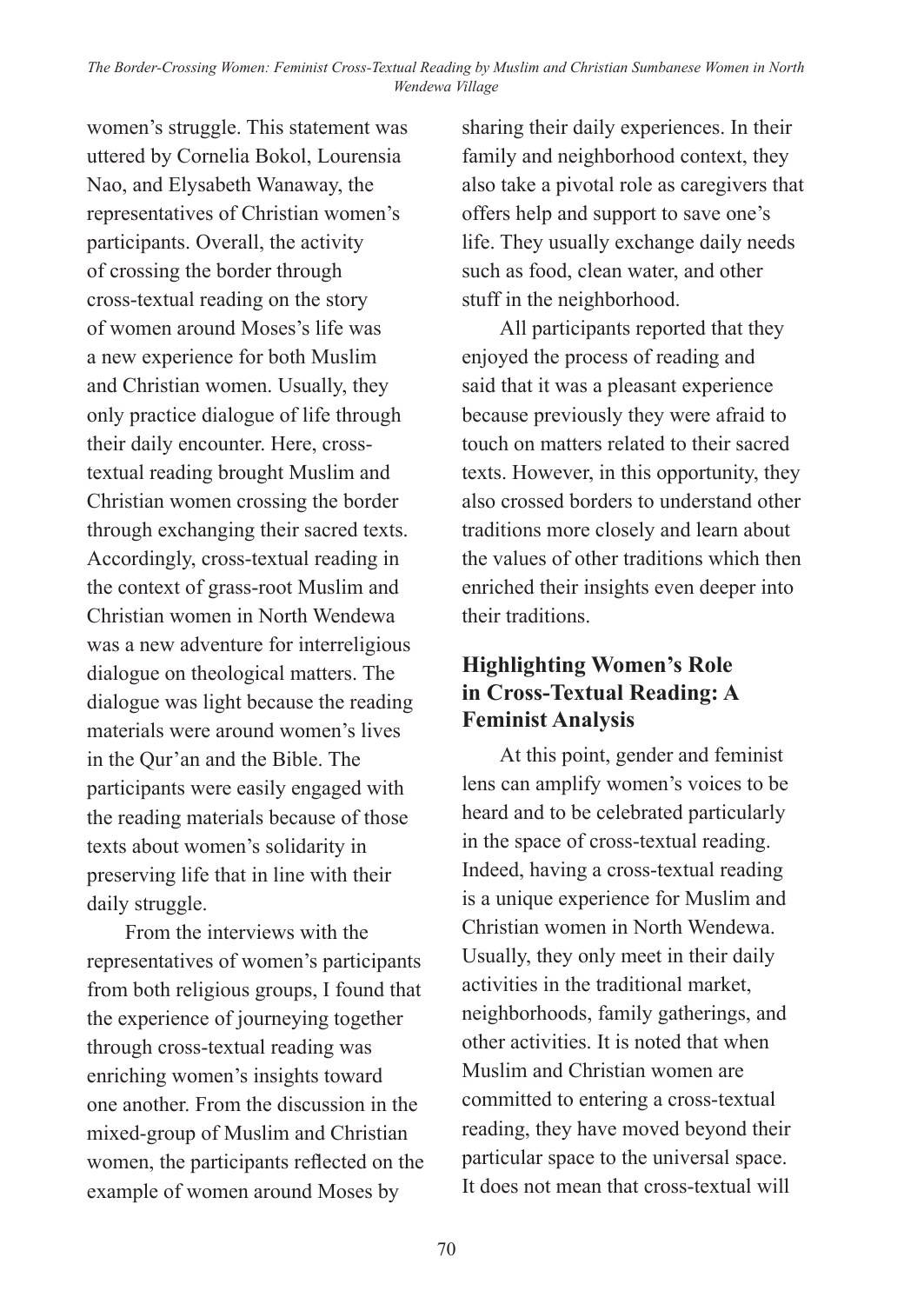remove one's particular space, but it brings these two religious women's groups to have a mutual reflection on the selected text.

In this section, I employ feminist thinking to analyze the process of crosstextual reading in North Wendewa. Here, the feminist lens is a tool to criticize the blind spot of interreligious dialogue that sometimes ignores the complexity of women's experiences especially at the grassroots level where women expereince multiple sufferings and struggles.

The presence of both Muslim and Christian women's groups in the space of cross-textual reading was through the permission of male-religious leaders. At the beginning of this process, I started communicating with Muslim and Christian leaders who are male leaders. Therefore, during the process, the male leaders were always present to accompany each women's group. In the first meeting, each religious leader gave a short introduction and interpretation of the selected text. However, during the process of cross-textual reading, the male-religious leaders did not intervene in the interaction of women's participants. Their presence was part of their support to women's groups.

The attendance of Muslim women in a space of cross-textual reading is a counter-narrative to a gender-biased interpretation of the Qur'an. As noted by the progressive Muslim female scholar Amina Wadud, many traditional

interpretations (*tafsir*) are biased against women and very male-oriented. The traditional interpretation has framed the position of women as a voiceless and submissive group. Along with Islamic history, women are often treated differently from men, and women's experiences tend to be either excluded or interpreted through the male vision, perspective, desire, or the needs of men. In response to this situation, Wadud tries to explore the Qur'an in its context and liberate it from the traditional interpretation and develop a model interpretation concerned with the issue of woman.[37]

Furthermore, Wadud found that women's experiences have been excluded from many Quranic interpretations. It seems unfair for women since their voices have been represented by men. Thus, Amina emphasizes the efforts to embrace women's perspectives in reading the Qur'an. Her main point is the Qur'an teaches about gender justice, therefore, women and men are equal before God. In her work, Wadud has been concerned about how the perception of women influences the interpretations of the Qur'an on women.[38]

By reflecting on the critical point of Wadud, I found that those women Muslims break the authority and the privilege of male leaders to interpret the Qur'an. In this work, Muslim women in North Wendewa have a chance to reflect on the story of women surrounding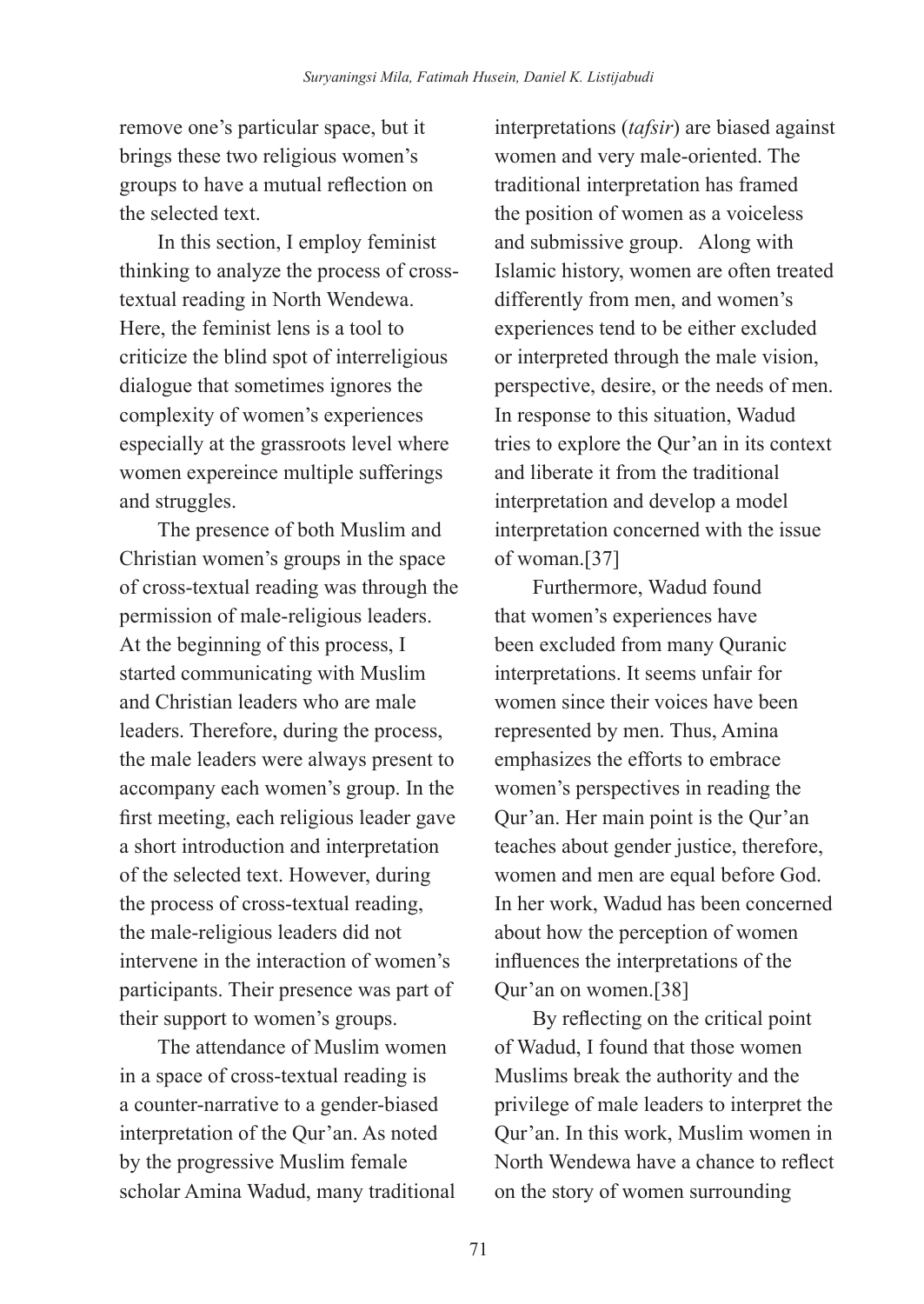Moses in the Qur'an and then cross the border to learn about this theme in the Bible. Although the Ustad was with them along the process of crosstextual reading, it did not influence the active participation of Muslim women's participants.

Interestingly, in cross-textual reading, even if there are interpretations delivered by Ustad, grassroots Muslim women also have the authority to respond to the reading by bringing their experiences. They can share their ideas related to seeking the similarities and differences of the story of women surrounding Moses in the Qur'an and the Bible. In the process of crosstextual reading, they are not under the pressure of male religious authority. In the context of North Wendewa, Muslim women rarely bring the Qur'an when attending recitation meetings, because the lecture is usually led by the Ustad. However, through cross-textual reading, they had experience reading Qur'aninc texts themselves and even had experience reading the Bible.

From a Christian feminist lens, I apply the feminist paradigm proposed by Elizabeth Schussler Fiorenza who proposed a critical feminist biblical interpretation that discloses the patriarchal legitimization in the Bible. She tried to deconstruct the patriarchal pyramid and provides a space for women's experience in approaching the Bible. She refused all forms of discrimination, marginalization,

violence, and dehumanization toward women by using the Bible. Honestly, for long centuries, women's experiences are excluded from biblical interpretation. Thus, the Bible must be reinterpreted by using a critical feminist interpretation. She assured that the efforts to apply a critical re-reading on the Bible in a feminist key and from women's perspectives will uncover the lost traditions and correcting mistranslations and rediscover the new dimensions of biblical symbols and theological meanings. Her main point is highlighting the liberating and transformative aspects of the Bible. Fiorenza opens a space to raise women's voices and experiences.[39]

In my study, Christian women in North Wendewa did not conduct a critical feminist interpretation as proposed by Fiorenza. However, they practiced feminist reading in terms of highlighting women's experiences when they read the story of Moses. Those women were interested in the struggle of women in saving Moses' life. It can be seen also in a process of crossing the texts. They can approach the texts without using academic interpretation. They apply reader-response where they can directly draw the meaning of the reading from their understanding.

From Wadud and Fiorenza's thinking, it is clear that in North Wendewa both Muslim and Christian women's groups' access to interreligious spaces was through the permission of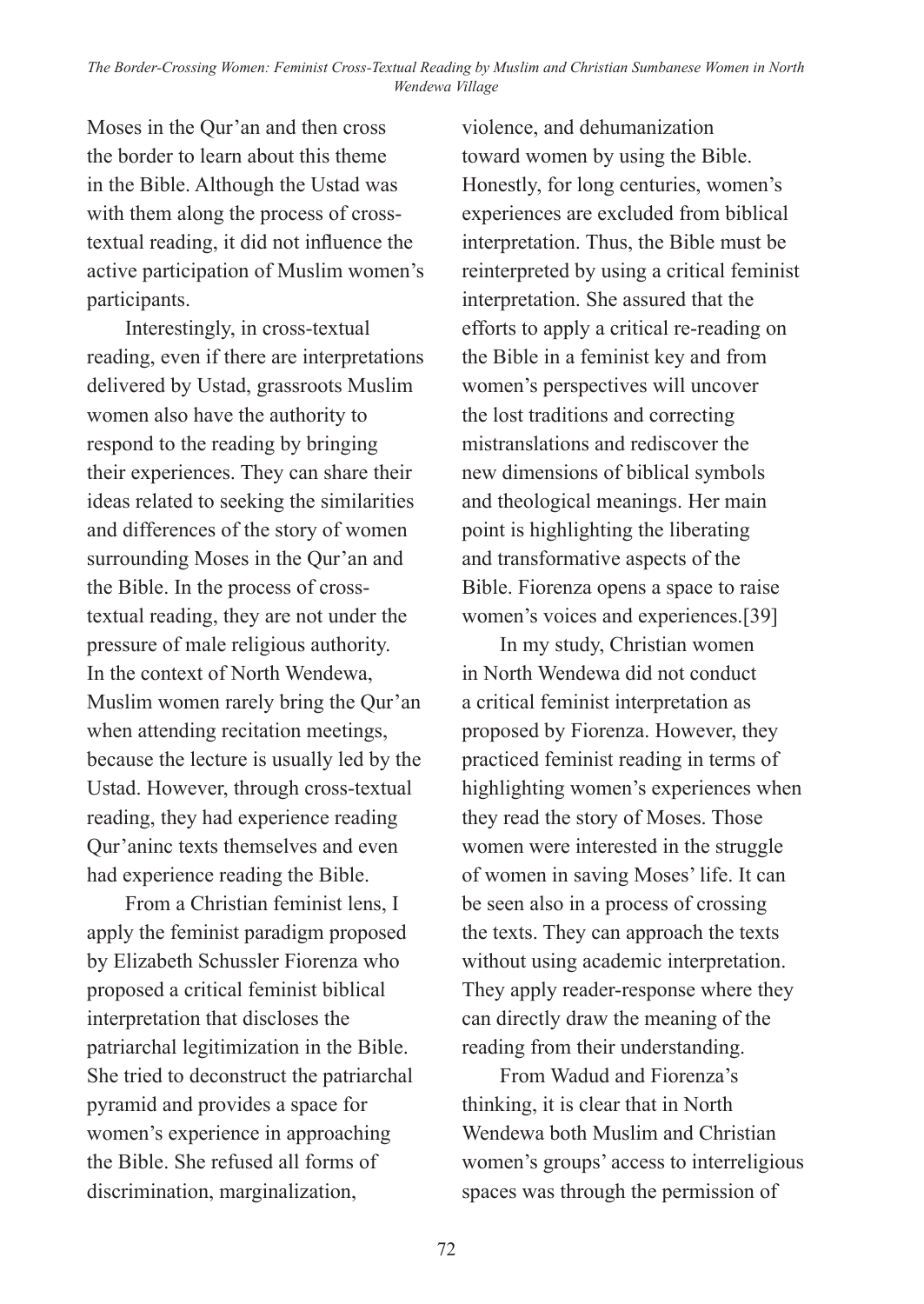male-religious leaders. At the beginning of this process, I started communicating with Muslim and Christian leaders who are male leaders. Therefore, during the process, the male leaders always present to accompany each women's group. In the first meeting (within each tradition), each religious leader gave a short introduction and interpretation of the selected text. However, during the process of cross-textual reading, the male religious leaders did not intervene in the interaction of women's participants. Their presence is part of their support to women's groups.

In North Wendewa village, crosstextual reading is a new experience for Muslim and Christian women. To invite the presence of Muslim and Christian women, I first coordinated these activities with both Muslim and Christian leaders. After that, the religious leaders gathered the women to be present in the internal reading space to discuss the selected text. Furthermore, both Muslim and Christian women come to the arena of cross-text reading. In the reading process, both Muslim and Christian women approached the text guided by the interpretations of their respective religious leaders. Then they share a mutual reflection on the selected text that is connected to the values possessed by female characters. Muslim and Christian women were excited to read a similar story related to Moses which is written in the Qur'an and the Bible.

They felt comfortable because the reading is in the form of a story and it is related to women's struggles to save one's life. During the cross-textual reading, they are connected when they discuss the role of women in saving Moses' life.

From a feminist lens, the participation of grassroots Muslim and Christian women in a cross-textual reading space is remarkable. Those women have a willingness to sit side by side discussing one selected theme dealing with womanhood values as practiced by women surrounding Moses in both Islam and Christian tradition. Through this space of reading, Muslim and Christian women have a chance to share their ideas, voices, experiences, problems, and hopes, and dreams as well. During several meetings of cross-textual reading, both Muslim and Christian women trust one another by sharing their personal and family problems. Some women's participants had the courage to tell about their pain dealing with domestic violence, their struggle to fulfill their family's daily needs by selling fish and salts day by day. Due to the economic issue, all women's participants are committed to supporting one another through sharing and exchanging daily needs in their neighborhood. Those women have similar dreams to have a peaceful relationship in the present and future time. Most of them hoped their children can maintain the kinship ties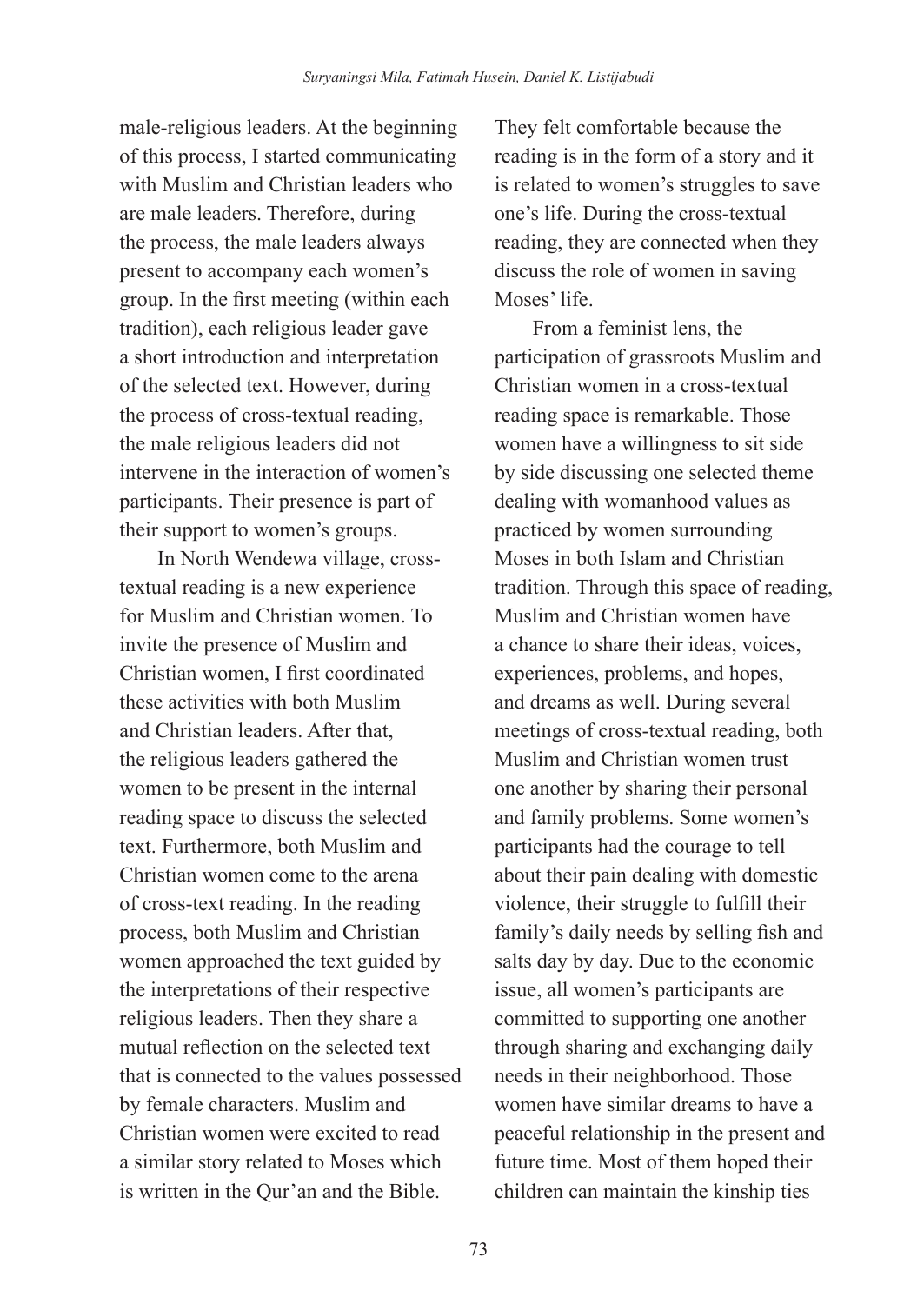among Muslim and Christian and the local values that become the basis of interreligious engagement in this area.

From these feminist insights, it can be said that Muslim women and Christian women in North Wendewa have created another safe space where they can embrace each other's voices. In this research, the ordinary women from two religious groups are having a conversation that goes beyond their particular space. They are practicing dialogue through cross-textual reading to amplify their daily encounter. Since both Muslim and Christian women have grown in a socio-religious hybridity context, then it easy for them to have a mutual dialogue by crossing their sacred texts. Through a cross-textual reading, women create a safe space to resonate with their commonalities and to celebrate their differences while promoting a transformative reading for mutual enlightenment. Indeed, they are feminists in their context since they move beyond their particular space to dialogue with their fellow Christians dealing with women's struggles to save a life.

## **Conclusion**

In this article, I argue that crosstextual reading is applicable as a space of mutual learning for Muslim women and Christian women within their shared socio-religio-cultural hybridity. This model of reading opens another space of engagement besides their daily encounter in a neighborhood. Through this model of reading, Muslim and Christian women have mutual learning related to the story of women's struggle in the story of Moses in the Qur'an and the Bible.

The activities of crossing the border through a cross-textual reading are a new experience for grassroots Muslim and Christian women in North Wendewa village. Muslim and Christian participants experienced a new adventure of crossing religious borders by reading each others traditions. Grassroots women could enter the dialogue space by bringing their experiences dealing with their daily struggle as breadwinners for their family, their experience of being women in a patriarchal context. Again, the activities of cross-textual reading were fascinating because the reading materials were about women's struggle that is close to women's daily struggle in the midst of economic problems.

The story of women around Moses has a powerful message that encourages Muslim and Christian women in North Wendewa to also relate with their daily experiences. Most of the women participants were working hard to meet the family needs. In their daily lives and their neighborhood, they also help each other by providing food and other assistance regardless of religious differences. They also support each other in various domestic and public affairs.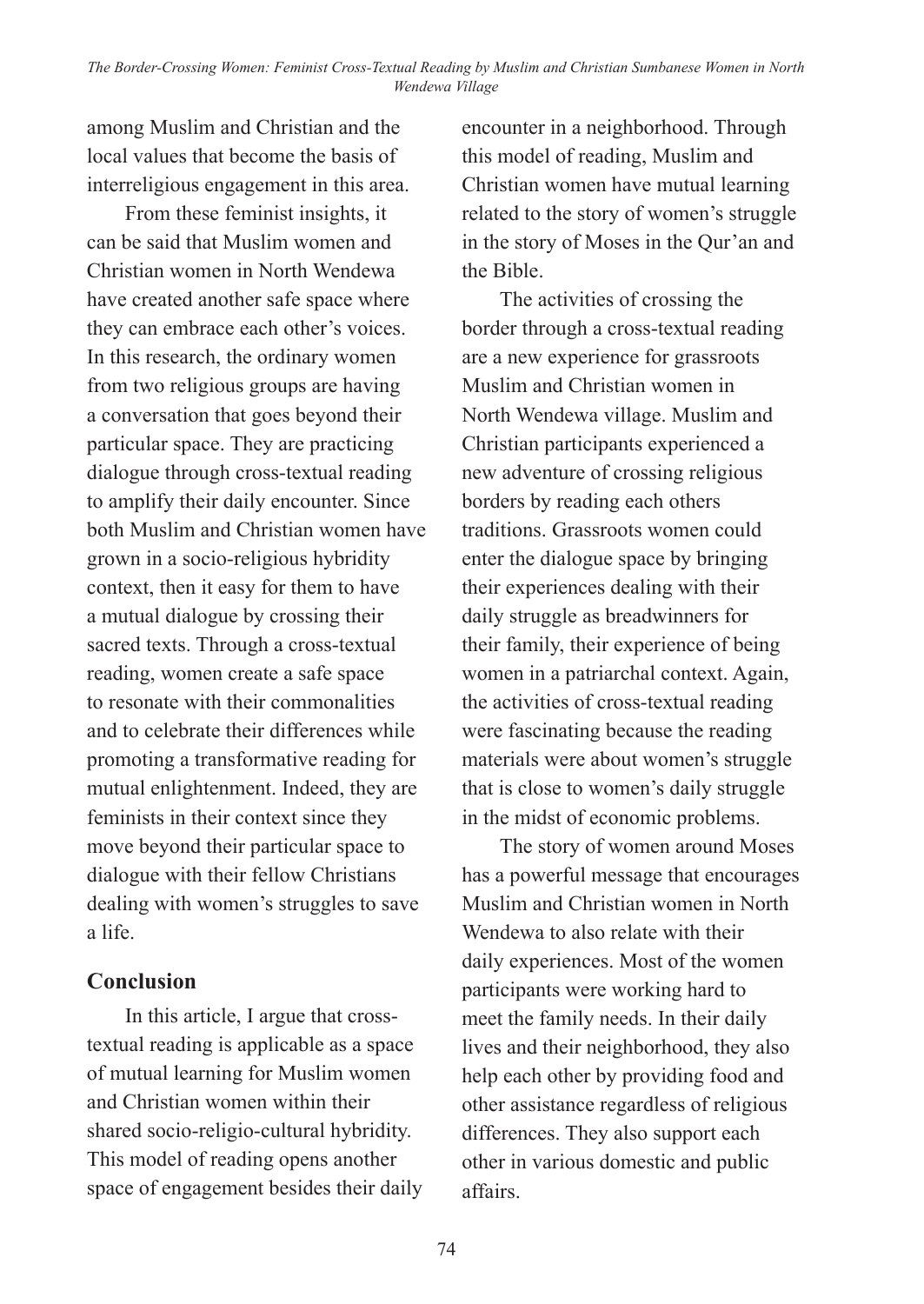Cross-textual reading in the context of North Wendewa is a women's learning space for mutual empowerment. The effort to invite women in the cross-textual reading circle of sacred texts aims to bring women's perspectives in the interreligious reading. The involvement of grassroots Muslim and Christian women in the cross-textual reading proves that women have their specific ways to approach each other sacred texts. They practiced cross-textual reading in a circle of friendship and hospitality. It can be seen during the process, that they can cross their sacred texts full of respect for each other. Cross-textual reading can be one safe space for Muslim and Christian women at the grassroots level as long the selected text is closely related to women's life. The cross-textual reading has enhanced grassroots Muslim and Christian women's interreligious activism dealing with interreligious mutual learning.

This study is interesting to do at the grassroots interreligious women's communities, but with several

conditions: (1) It can be done in a context where interreligious people have a strong engagement. As happened in North Wendewa, where Muslim and Christian women are tied in kinship relationships; (2) Considering the background of the participants which includes the level of education, the level of participation in their religious community. Muslim and Christian women in North Wendewa are members of their women's religious organization (2) considering the reading materials that connect with grassroots women's social context. Cross-textual reading worked well among the grassroots interreligious women's community because the reading materials were relevant to the lives and struggles of Muslim and Christian women in North Wendewa village. (3) Crosstextual reading is effective because it takes place in a community with a hybrid identity, socio-religious-cultural hybridity. Muslim and Christian women in North Wendewa are actively practicing the Sumbanese cultural values which reflect the Marapu values.  $\prod$ 

#### **References**

- [1] https://www.worldbank.org/en/topic/socialsustainability/brief/violence-against-womenand-girls accessed on 30 September 2020.
- [2] Thao Nguyen, "The Vision of Asian Women for Interreligious Dialogue." *Mission Studies* 35 (2018): 412–430.
- [3] Septemmy E. Lakawa, "Aftermath, Survivors dan Narasi Perempuan Kristen Lokal: Sebuah Refleksi Misiologis – Feminis Kristen Lintas Agama" in Aguswati Hildebrant Rambe, dkk (ed), *Jalinan Sejuta Ilalang: Pergumulan, Tantangan dan Harapan*, Makasar: Yayasan Oase Intim. 2012, 28-40.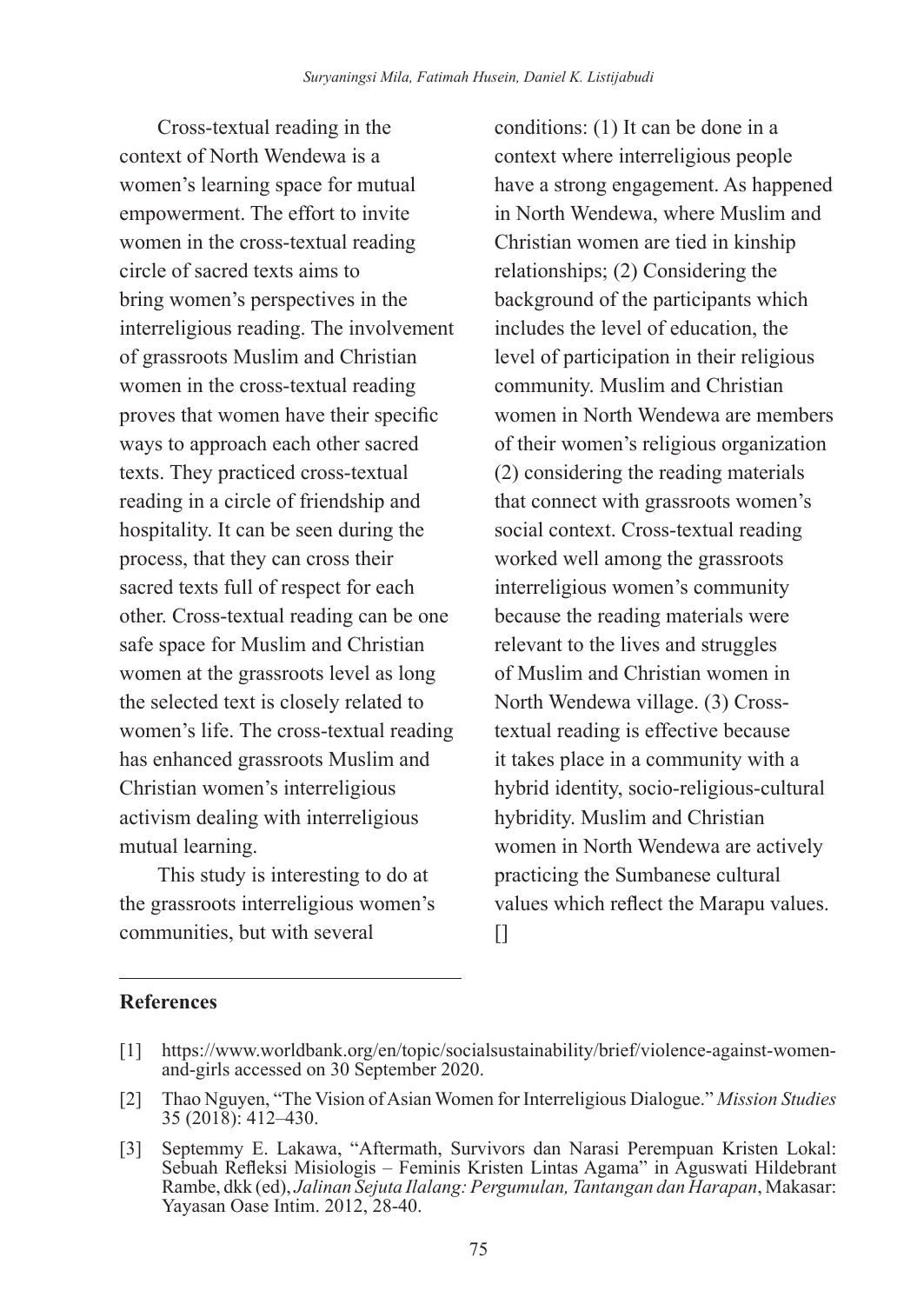- [4] Peter Kenny, "Religion, Peace, and Violence" Is Theme for Christian-Muslim Meeting in Geneva 'Religion, Peace and Violence' Is Theme for Christian-Muslim Meeting in Geneva Participants of the CID-WCC Dialogue Meeting," https://www.oikoumene. org/en/press-centre/news/201creligion-peace-and-violence201d-is-theme-for-christianmuslim-meeting-in-geneva, World Council of Churches, November 15, 2015.
- [5] https://www.kaiciid.org/news-events/news/bringing-women-fore-interreligiousdialogue-kaiciid-asks-top-female-experts-how, accessed on 18 November 2020.
- [6] Interview with Bulla Ngalu, the head of Ministry of Religion of Central Sumba, on 25 March 2020.
- [7] A.A. Yewangoe, "Korban dalam Agama Marapu" in *Peninjau* (1980), cited by F. D Wellem, Injil & Marapu (Jakarta: BPK Gunung Mulia, 2004), 41.
- [8] Purwadi Soeriadiredja, "Marapu: Konstruksi Identitas Budaya Orang Sumba, NTT," *Antropologi Indonesia* 34, No. 1 (2013): 59–72.
- [9] Daniel Listijabudi, "The Mystical Quest as a Path to Peacebuilding : A Cross-Textual Reading of the Stories of 'Dewa Ruci' and 'Jacob at the Jabbok' as a Contribution to Asian Multi-Faith Hermeneutics", a P.h.D Thesis, (Amsterdam: Vrije University: 2016), 177-178. See https://research.vu.nl/en/publications/the-mystical-quest-as-a-path-to-See https://research.vu.nl/en/publications/the-mystical-quest-as-a-path-topeacebuilding-a-cross-textual-rea, accessed on 21 March 2019
- [10] Kwok Pui Lan. *Discovering the Bible in the Non-Biblical World* (New York, Maryknoll: Orbis Books, 1995), 62.
- [11] Listijabudi, "The Mystical Quest as a Path to Peacebuilding : A Cross-Textual Reading of the Stories of 'Dewa Ruci' and 'Jacob at the Jabbok' as a Contribution to Asian Multi-Faith Hermeneutics"
- [12] C. Dawson, *Practical Research Methods: A User-Friendly Guide to Mastering Research*  (United Kingdom: How To Books Ltd, 2002), 14–15.
- [13] Wilkinson Sue, "Focus Group Research," in *Qualitative Research: Theory, Method and Practise*. (ed.) David Silverman, Second Edition. (London, Thousand Oaks, New Delhi: Sage Publications, n.d.), 177–178.
- [14] R.S Sugirtharajah, "Inter-Faith Hermeneutics: An Example and SomeImplications," in *Voices From The Margin : Interpreting the Bible in the Third World.* (ed.) R.S Sugirtharajah (New York: Orbis Books, 1991), 352–353.
- [15] Sugirtharajah, Asian Biblical Hermeneutics, and Postcolonialism. See Archie C.C. Lee "Cross-textual hermeneutics and identity in multi-scriptural Asia", in Sebastian C.H. Kim, *Christian Theology in Asia*, (Cambridge: Cambridge University Press, 2008), 180- 189.
- [16] Pui Lan, *Discovering the Bible in the Non-Biblical World*.
- [17] Pui Lan, *Discovering the Bible in the Non-Biblical World*., 58–66.
- [18] Listijabudi, "The Mystical Quest as a Path to Peacebuilding : A Cross-Textual Reading of the Stories of 'Dewa Ruci' and 'Jacob at the Jabbok' as a Contribution to Asian Multi-Faith Hermeneutics.'
- [19] Archie C.C. Lee, "Cross-Textual Hermeneutics and Identity in Multi-Scriptural Asia," in *Christian Theology in Asia*. (ed.) Sebastian C.H Kim (Cambridge: Cambridge University Press, 2008).
- [20] Archie C C. Lee "Biblical Interpretation in Asian Perspectives," *Asia Journal of Theology*  7 (Ap 1993) 35-39.
- [21] Archie C C. Lee "Biblical Interpretation in Asian Perspectives," *Asia Journal of Theology*  7 (Ap 1993) 35-39.